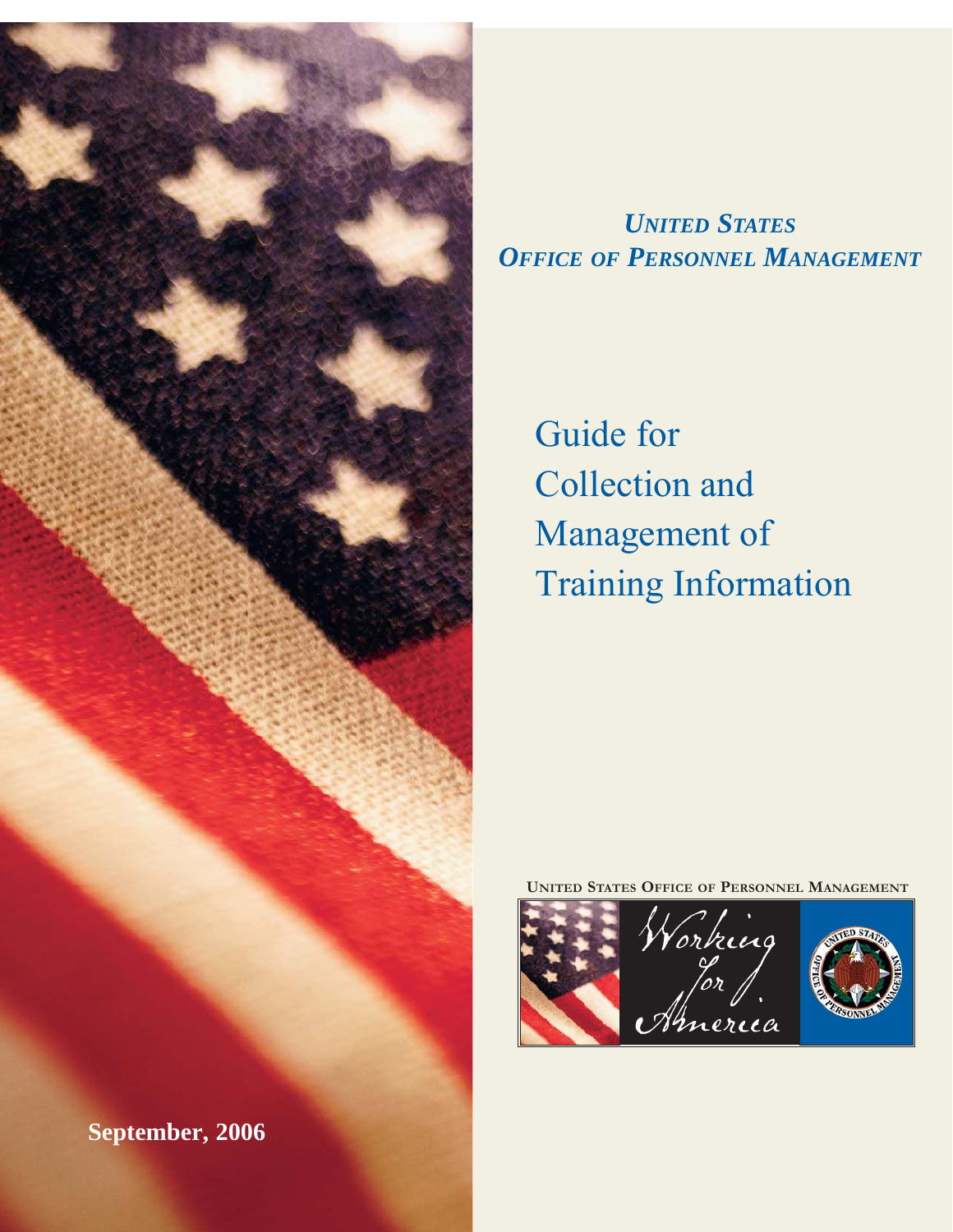# Table of Contents

| L   |                                                                  |  |
|-----|------------------------------------------------------------------|--|
| Π.  | <b>COLLECTING AND MANAGING TRAINING</b>                          |  |
|     | <b>INFORMATION</b>                                               |  |
|     |                                                                  |  |
|     |                                                                  |  |
|     |                                                                  |  |
|     |                                                                  |  |
|     |                                                                  |  |
|     |                                                                  |  |
|     |                                                                  |  |
| IV. |                                                                  |  |
|     | <b>APPENDICES</b>                                                |  |
|     |                                                                  |  |
|     | B. Information to Consider When Developing a Training Program 21 |  |
|     |                                                                  |  |
|     |                                                                  |  |
|     |                                                                  |  |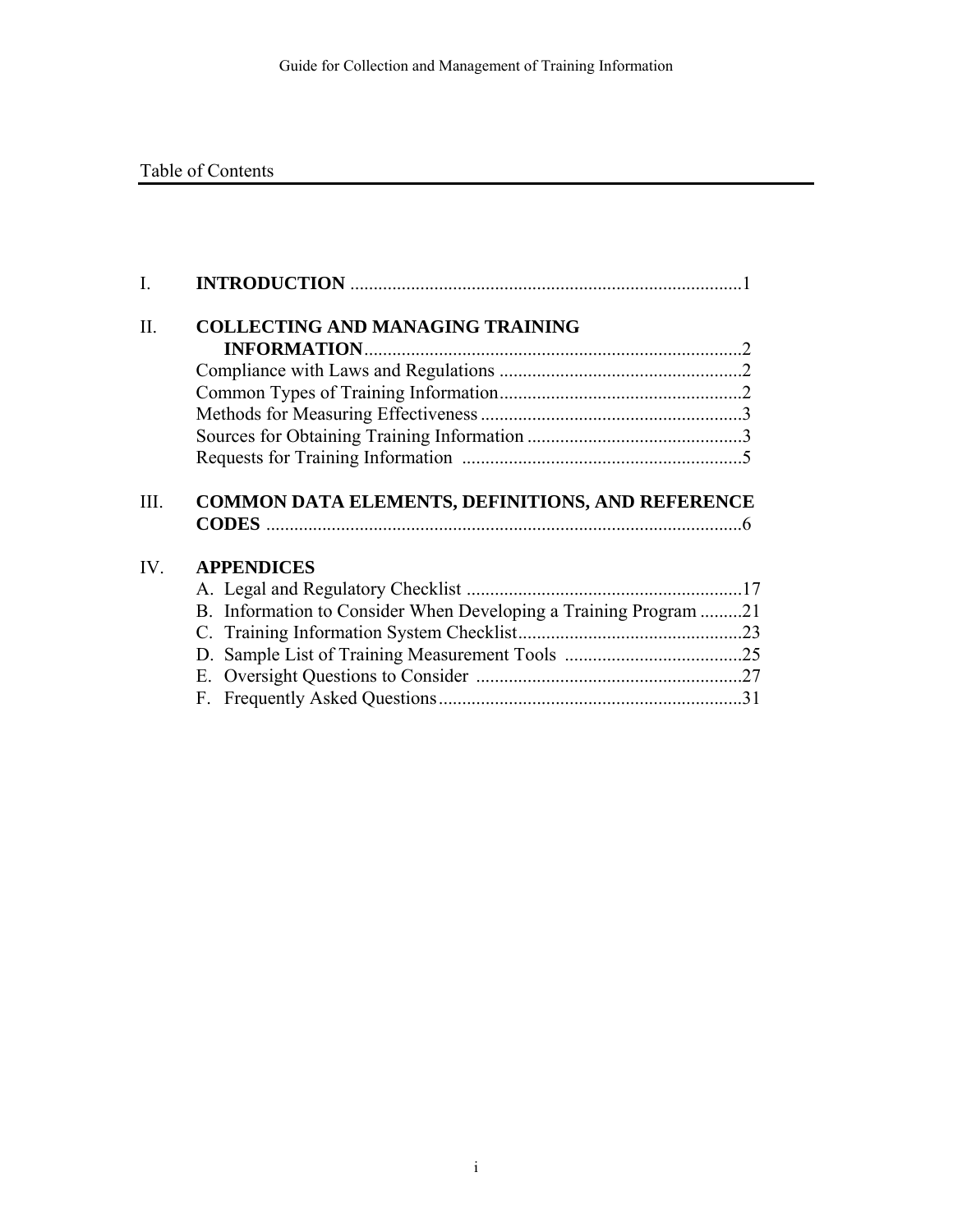#### Section I

# **INTRODUCTION**

The Office of Personnel Management (OPM), mission is to ensure the Federal Government has an effective civilian workforce. To help to accomplish the mission, it is important comprehensive and accurate training information is collected and made available to decision-makers and others who have a vested interest in Federal training.

There have been a number of changes in recent years aimed at improving data collection efforts, from legislation to implementation of the Enterprise Human Resources Initiative (EHRI) system. There is also a Strategic Management of Human Capital Initiative that focuses on five Standards of Success that require critical monitoring and management (see [http://www.opm.gov/hcaaf\\_resource\\_center/2-2.asp](http://www.opm.gov/hcaaf_resource_center/2-2.asp) for more information).

To properly execute a Human Capital Strategic Plan, agencies must manage and collect training information in support of mission objectives and strategic goals. It is essential all training is properly evaluated to ensure it provides meaningful contribution to agency results.

We recognize the need to help agencies navigate the changes and the need to report results for the Human Capital Strategic Plan. The *Guide for Collection and Management of Training Information (the Guide)* is one way to assist. Its purpose is to provide the most up-to-date information on required and suggested training data elements. The Guide was developed to assist human resources (HR) professionals and agency program managers who have the responsibility to collect and report on training activities. Information technology (IT) staff who assists the HR staff to implement training information or learning management systems (LMS) may also find the Guide useful. It will also serve as a resource to assist agencies on using training information to identify competency, skill, and experience gaps in support of strategic human capital planning efforts.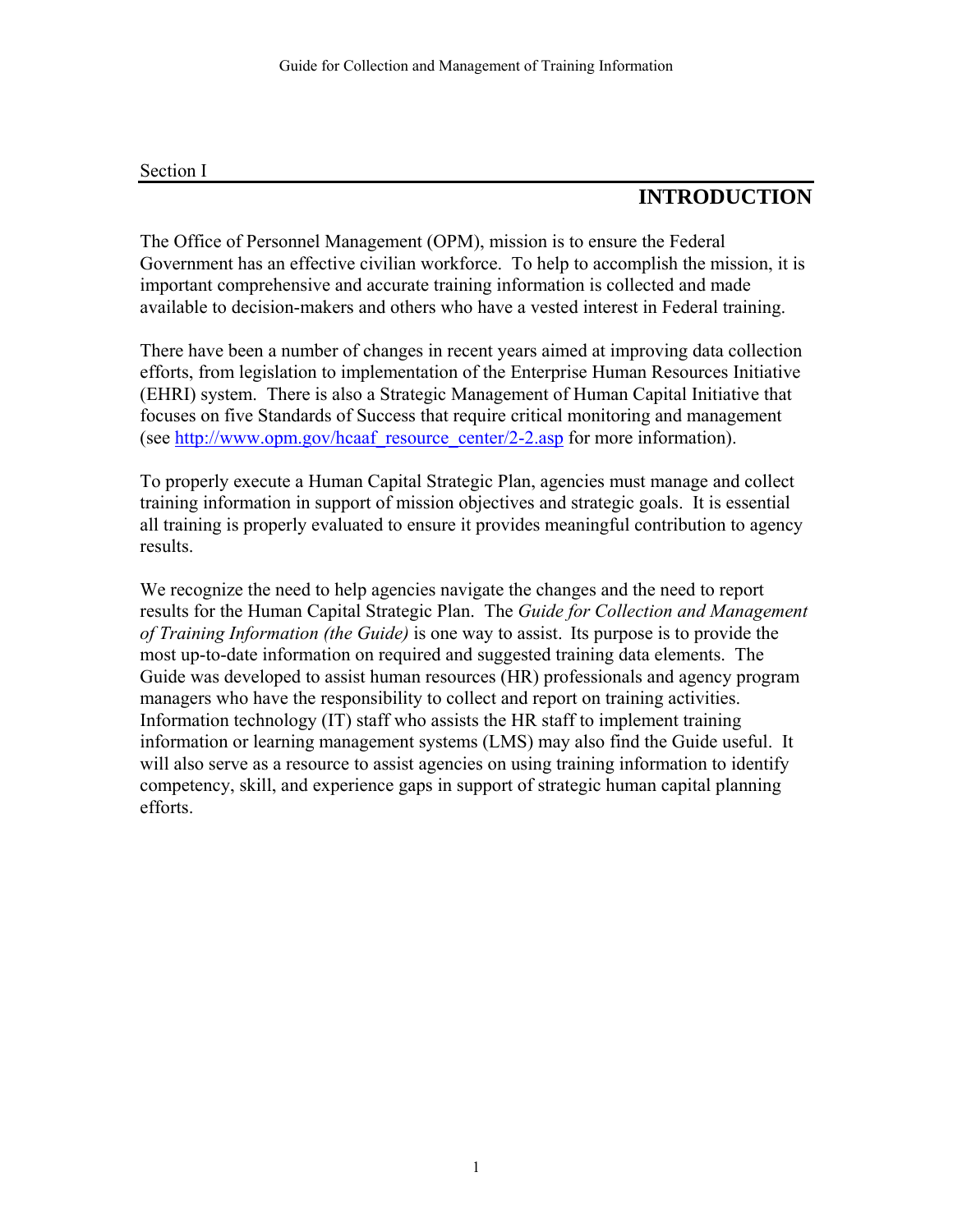#### Section II

# **COLLECTING AND MANAGING TRAINING INFORMATION**

## **Compliance with Laws and Regulations**

Federal law requires agencies to maintain information in order to respond to specific questions about their training programs. The Government Employees Training Act provides the single most comprehensive legislation relevant to training and training information. The provisions of this law and its subsequent amendments appear in Chapter 41 of title 5, United States Code (5 U.S.C. 4101- 4119). Pursuant to this statute, OPM promulgated regulations about training and training information. These regulations appear in part 410 of title5, Code of Federal Regulations

OPM provides guidance to assist agencies in complying with the legal and regulatory instructions that apply to Federal training. A checklist of legislative and regulatory provisions concerning training can be found in Appendix A, Legal and Regulatory Checklist. This checklist connects the questions agencies must be able to answer about their training programs with the legal and regulatory requirements.

## **Common Types of Training Information**

Agencies collect many types of information about the training of their employees. The following are the most common types of training information:

• Purpose and Content. This refers to how training helps fulfill critical agency performance requirements, supports specific agency initiatives, or is required by law, regulation, or agency policy included in agency strategic and training plans. (See Appendix B, Information to Consider When Developing a Training Program.)

• Details of Training. Details generally include cost, location, and duration of training. Training costs include all the expenses associated with designing, developing, implementing, evaluating the training (e.g., tuition, rental of training facilities, contractor payments, and travel for training purposes) and the source of training funds, time spent taking training, and subcategories of time spent on duty and off duty. (See Section III, Common Data Elements, Definitions, and Reference Codes.)

• Training Participants. This generally refers to information related to an employee's grade, pay system, occupational series, organizational location, bargaining unit status and supervisory status Information is available from agency personnel database/information systems.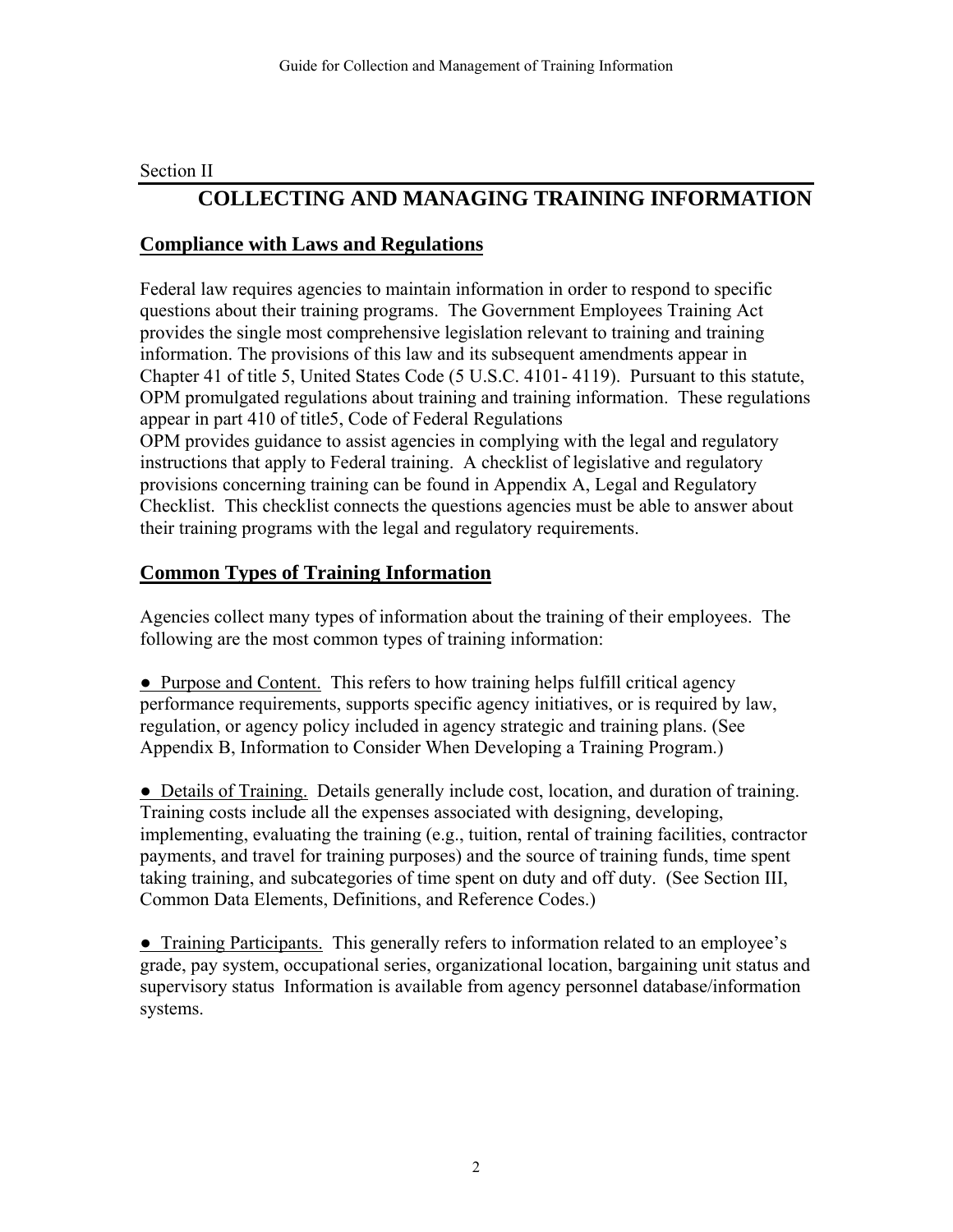## **Methods for Measuring Effectiveness**

Methods for measuring training and development program effectiveness are varied and depend on the objectives established for the program. There are generally two basic types of performance measures. An effective training information system must be able to collect and report on both types of performance measures:

● In*-process indicators* tell if the plan is on course. They track such things as number of employees trained, number of training courses completed, or number of hours employees spent in training.

*● Outcome indicators* contain measures of service or performance results. These measure such things as an increase in employee and/or customer satisfaction, increase in employee job performance, and/or increase in organizational performance*.* They may require prolonged periods of measurement and multiple types and levels of measurement methods to include surveys, customer and employee feedback tools, training impact measures, analysis of work samples, performance sampling, and return on investment analysis.

Agencies can use the Training Information System Checklist in Appendix C to assess its training information system. For a more detailed discussion about strategic planning and performance measures, see OPM's *A Guide to Strategically Planning Training and Measuring Results.*

## **Sources for Obtaining Training Information**

There are many sources of training-related information in existing agency information systems; however, access to this information varies from agency to agency. It is imperative for HR training to build strategic partnerships with financial management, HR management, strategic planning, and information technology staffs to leverage their support in this effort, and/or to work collaboratively to ensure interoperability exists between data collection systems. Typical data sources include:

● Information on standard and optional training forms. Often a single form is used to approve, procure, account for funding, and document completion of training. Personnel forms, such as the revised Standard Form (SF) 182 Training Form (Authorization, Agreement, and Certification of Training), and the SF-52 (Request for Personnel Action), are also useful sources of training related information.

● Agency personnel records. These documents provide information about participants that the standard training forms do not capture. The OPM EHRI initiative, which provides storage, access, and exchange of standard electronic human capital information,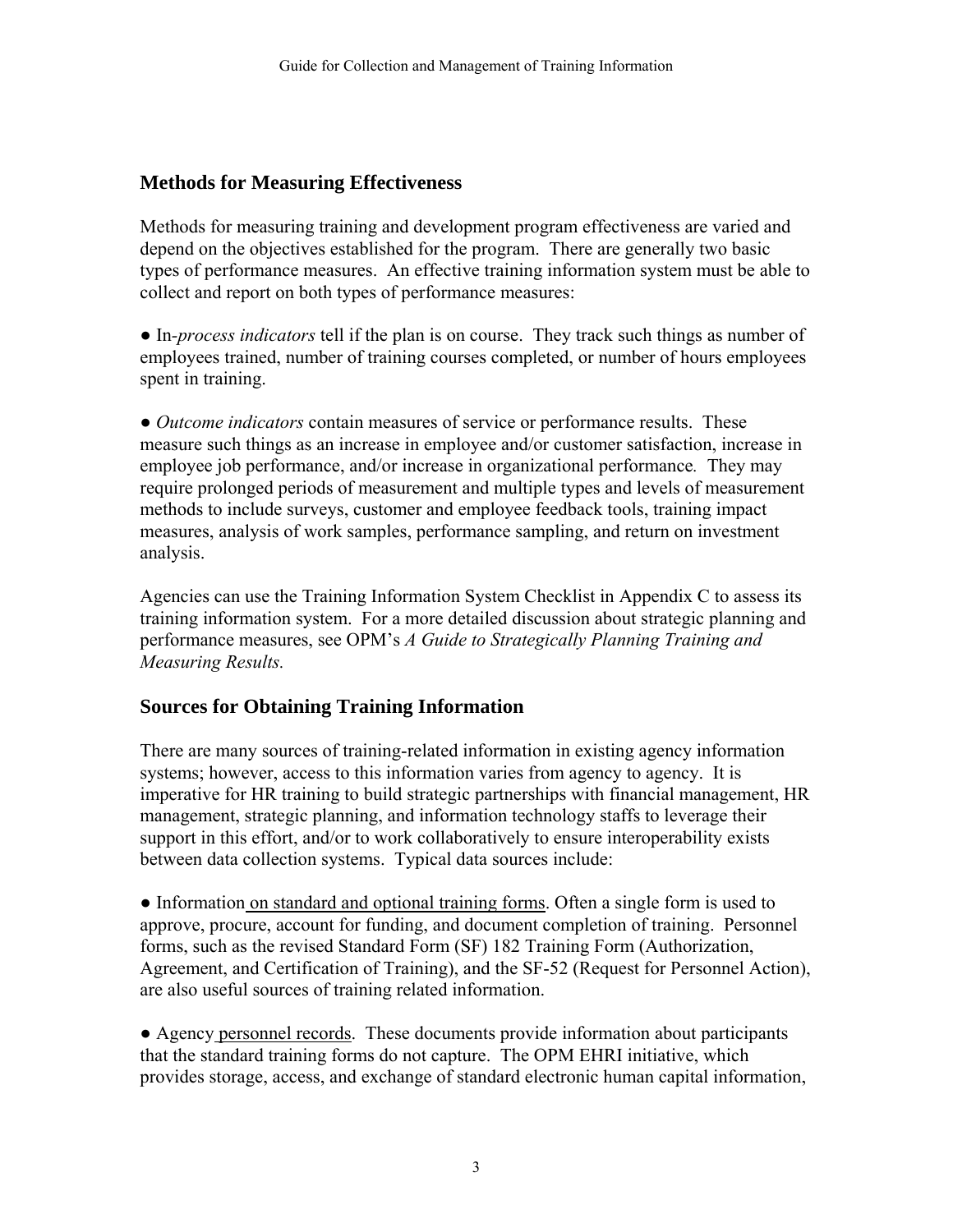is expected to include core training information. Some agencies maintain "skills banks" (i.e., information about employee competencies, knowledge, skills, and abilities) that could be a useful source of training related information.

● Procurement documents. Often agencies use the standard training forms to procure training. Agencies also procure training through interagency agreements, credit cards, purchase orders, and contracts. The documentation associated with every procurement mechanism provides valuable information about agency training. It is important to note that, regardless of the procurement mechanism, agencies must collect specific information concerning the training event and the individual demographics and costs associated with each employee receiving training.

• Financial and performance records. These records include annual budgets and performance plans as well as reports of agency expenditures. Such reports often contain information about training funds and activities.

• Training evaluation forms. Typically, participants complete evaluation forms to provide feedback of the programs in which they participate. In some cases, agencies look beyond participant comments and assess the impact of training on the performance of participants and their organizations. There are four levels of evaluation in Kirkpatrick's Evaluation Model (See Appendix D). The cases describe above are typically defined as Level 3 and Level 4 evaluations.

• Data from other organizations. Agencies are utilizing data from other Federal, State or local agencies, nonprofit organizations, and private firms (particularly those whose mission and workforce are similar to the agencies') as a benchmark. This can prove to be very valuable because many share training related information.

● Agency human capital/strategic planning documents. A successful human capital initiative requires a collaborative effort among all interested parties to assure the American people's continuing trust in the Federal Government's ability to serve them through an effective civilian workforce. More information about strategic alignment can be found in **, "**Strategic Human Resources Management: Aligning with the Mission" at [http://www.opm.gov/studies/alignnet.pdf.](http://www.opm.gov/studies/alignnet.pdf)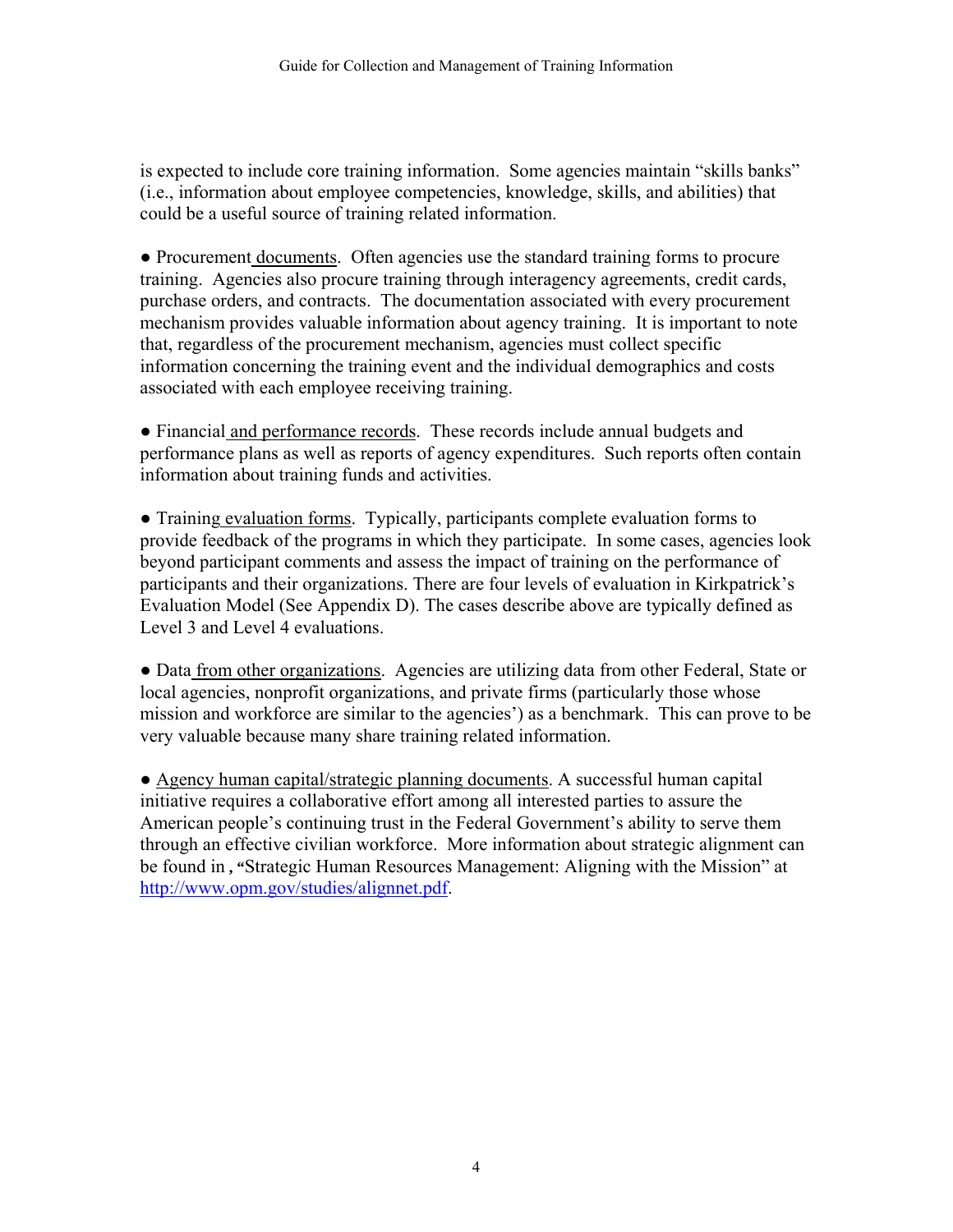## **Requests for Training Information**.

Many entities outside an agency may inquire about an agency's magnitude of training (e.g., how much money did the agency spend or how much time have employees devoted to learning or training activities) and programmatic issues. These entities may include Congress, the Office of Management and Budget (OMB), the Office of Personnel Management (OPM), and the Government Accountability Office (GAO). Some disputes between an agency and an employee (for example, a grievance or an equal employment opportunity complaint) may require the agency to provide training data to the courts or another third party. Being able to respond to such requests quickly and effectively demonstrates an agency's commitment to investing in training and sends a positive message that the agency is effectively managing strategic assets.

Some information requested by external organization may not be captured in a training information system. Requests may include information about the policy and procedural basis for the agency training program. Documenting the design and implementation of an agency training program can answer many external inquiries. Using the information in Appendix B, Information to Consider When Developing a Training Program, to design an agency training program will help ensure the type of data typically requested from external inquiries concerning training program management design, implementation, and training effectiveness and efficiency are captured. Common inquiries that focus on a particular issue, topic, or group of employees, include:

- How does the agency train employees for emergency preparedness?
- What ethics training does the agency conduct?
- What training does the agency provide to new supervisors?
- How does the agency train new employees during orientation about the U.S. Constitution?

Appendix E, Oversight Questions to Consider, contains sample questions that external entities may ask. For assistance in determining how an agency could collect data to respond to oversight queries, see Appendix D, Sample List of Training Measurement Tools.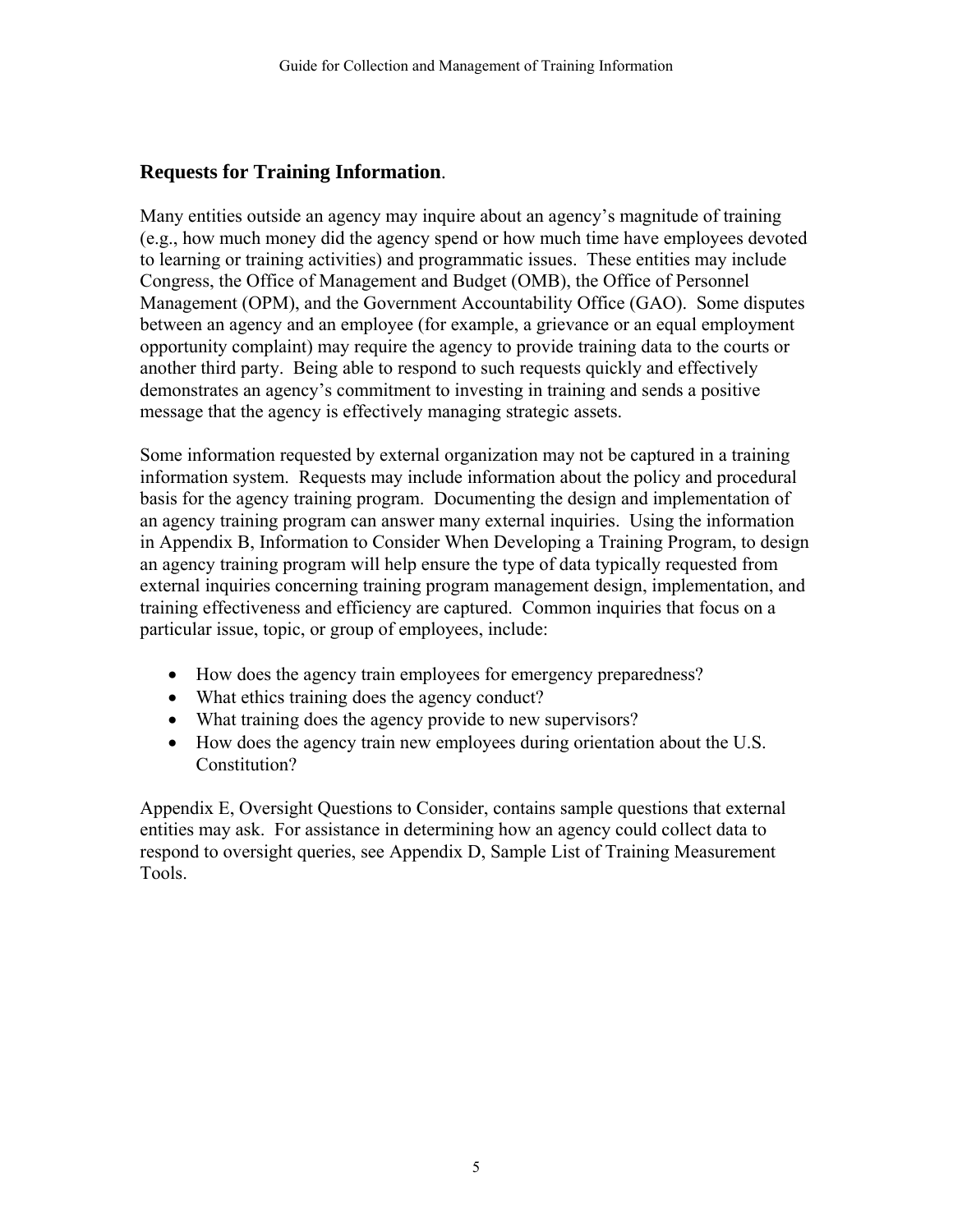#### SECTION III:

# **Common Data Elements, Definitions, and Reference Codes**

The data elements in this table are taken from the SF-182, Authorization, Agreement, and Certification of Training, listed as core data. The codes used on the SF-182 can be incorporated in agency training information systems. Other data elements have been added to this list to collect the type of data that has been requested in the recent past and data necessary to assist agencies in addressing their internal data needs as detailed in Appendix A, Legal and Regulatory Checklist. Additional information about the data elements can be found in the *Guide to Personnel Recordkeeping*, Table 3-1([www.opm.gov/feddata/persdoc.asp](http://www.opm.gov/feddata/persdoc.asp)), and in Chapter 4 and Appendix A found in the *Guide to Human Resources Reporting*, (http://www.opm.gov/feddata/ghrr/index.asp).

| <b>ICD</b><br>$\text{Seq }#$ | <b>EHRI</b><br>Ref# | <b>Data Concept</b>        | <b>Name</b>             | <b>CPDF</b>  | <b>Policy</b><br><b>Rep Req</b> | <b>System</b><br><b>Rep Req</b> | Data type    | <b>Definition</b>                                                                                                     |
|------------------------------|---------------------|----------------------------|-------------------------|--------------|---------------------------------|---------------------------------|--------------|-----------------------------------------------------------------------------------------------------------------------|
|                              | 997                 | Data Record                | Record Action           |              |                                 | Y                               | VARCHAR(1)   | Indicates action to take with this data record.                                                                       |
| 2                            | 652                 | Employee ID                | Social Security Number  | Y            |                                 |                                 | VARCHAR(35)  | Person's social security number.                                                                                      |
| $\overline{\mathbf{3}}$      | 74                  | Employee ID                | <b>Birth Date</b>       | $\mathbf{v}$ |                                 | Y                               | <b>DATE</b>  | Date on which the person is born.                                                                                     |
| $\overline{4}$               | 999                 | Employee ID                | EHRI Employee ID        |              |                                 |                                 | NUMBER(20)   | The unique number that EHRI will assign to an<br>employee to identify employee records within the<br>EHRI.            |
| -5                           | 17                  | Employee ID                | Agency Sub element Code | Y            |                                 | Y                               | VARCHAR(4)   | Agency and, where applicable, the administrative<br>sub-division (i.e. sub element) in which a person is<br>employed. |
| 6                            | 991                 | Completed Training<br>Unit | <b>Training Title</b>   |              |                                 | Y                               | VARCHAR(100) | Official title or name of the course or program<br>completed by the employee.                                         |
| $7\phantom{.0}$              | 723                 | Completed Training<br>Unit | Training Type Code      |              |                                 | Y                               | VARCHAR(4)   | Code for the type of training which has been<br>completed by the employee.                                            |
| -8                           | 1036                | Completed Training<br>Unit | Training Sub Type Code  |              |                                 | Y                               | VARCHAR(4)   | Code for the sub-type of training which has been<br>completed by the employee.                                        |

It is important to know that c*ompleted event data is* required for submission on the Standard Form SF-182.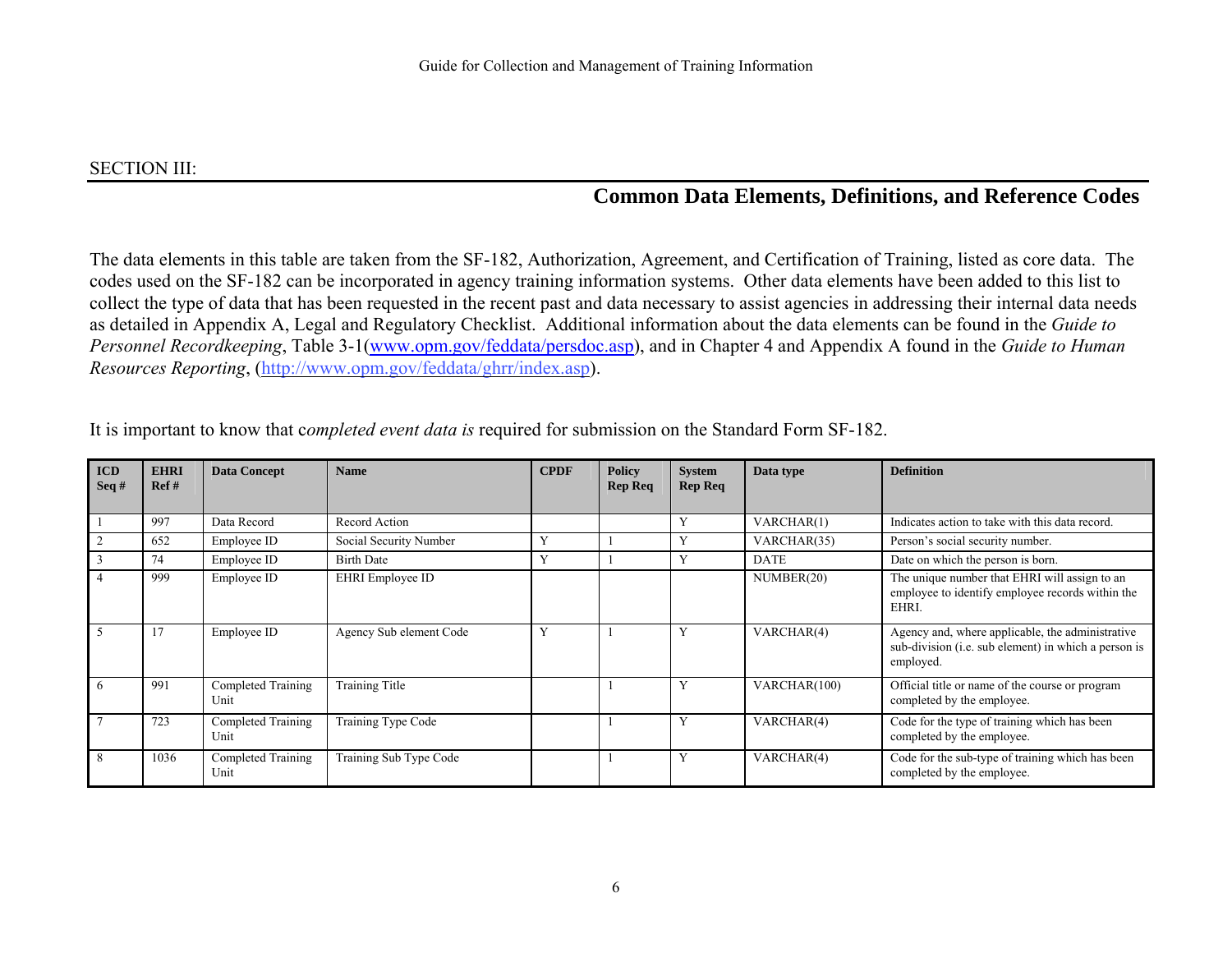| <b>ICD</b><br>Seq# | <b>EHRI</b><br>Ref# | <b>Data Concept</b>        | <b>Name</b>                                           | <b>CPDF</b> | <b>Policy</b><br><b>Rep Req</b> | <b>System</b><br><b>Rep Req</b> | Data type                        | <b>Definition</b>                                                                                                                       |
|--------------------|---------------------|----------------------------|-------------------------------------------------------|-------------|---------------------------------|---------------------------------|----------------------------------|-----------------------------------------------------------------------------------------------------------------------------------------|
| 9                  | 720                 | Completed Training<br>Unit | <b>Training Start Date</b>                            |             | $\overline{4}$                  |                                 | <b>DATE</b>                      | Start date of the training completed by the<br>employee.                                                                                |
| 10                 | 710                 | Completed Training<br>Unit | Training End Date                                     |             | $\overline{2}$                  |                                 | <b>DATE</b>                      | End date for the training completed by the<br>employee.                                                                                 |
| 11                 | 89                  | Completed Training<br>Unit | Continued Service Agreement<br><b>Expiration Date</b> |             | $\overline{4}$                  |                                 | <b>DATE</b>                      | Date on which the continued service agreement<br>expires.                                                                               |
| 12                 | 90                  | Completed Training<br>Unit | Continued Service Agreement<br>Required Indicator     |             | $\overline{c}$                  |                                 | VARCHAR(2)                       | Indicates whether a continued service agreement is<br>required for the training the employee is taking.                                 |
| 13                 | 699                 | Completed Training<br>Unit | Training Accreditation Indicator                      |             | $\overline{2}$                  |                                 | VARCHAR(2)                       | Indicates if the training course offers accreditation.                                                                                  |
| 14                 | 704                 | Completed Training<br>Unit | <b>Training Credit</b>                                |             | $\overline{4}$                  |                                 | DECIMAL(9,2)                     | Amount of academic credit hours or continued<br>education units earned by the employee for the<br>completed training.                   |
| 15                 | 705                 | Completed Training<br>Unit | Training Credit Designation Type<br>Code              |             | 2                               |                                 | VARCHAR(4)                       | Code for the type of academic credit hours or<br>continued education units earned by the employee<br>for the completed training course. |
| 16                 | 987                 | Completed Training<br>Unit | Training Credit Type Code                             |             | $\overline{4}$                  |                                 | VARCHAR(4)                       | Code representing the type of credit hours the<br>employee received for the completed training.                                         |
| 17                 | 709                 | Completed Training<br>Unit | <b>Training Duty Hours</b>                            |             | $\overline{c}$                  |                                 | DECIMAL(9,2)                     | Number of employee duty hours the employee<br>used to complete the training unit.                                                       |
| 18                 | 714                 | Completed Training<br>Unit | <b>Training Non Duty Hours</b>                        |             | 2                               |                                 | $\overline{\text{DECIMAL}(9,2)}$ | Number of employee non-duty hours for the<br>completed training course.                                                                 |
| 19                 | 707                 | Completed Training<br>Unit | Training Delivery Type Code                           |             | 2                               |                                 | VARCHAR(4)                       | Code for the type of training delivery for the<br>training course completed by the employee.                                            |
| 20                 | 716                 | Completed Training<br>Unit | Training Purpose Type Code                            |             | $\overline{c}$                  |                                 | VARCHAR(4)                       | Code representing the purpose of the training<br>completed by the employee.                                                             |
| 21                 | 718                 | Completed Training<br>Unit | Training Source Type Code                             |             | 2                               |                                 | VARCHAR(4)                       | Source of the training which has been completed<br>by the employee.                                                                     |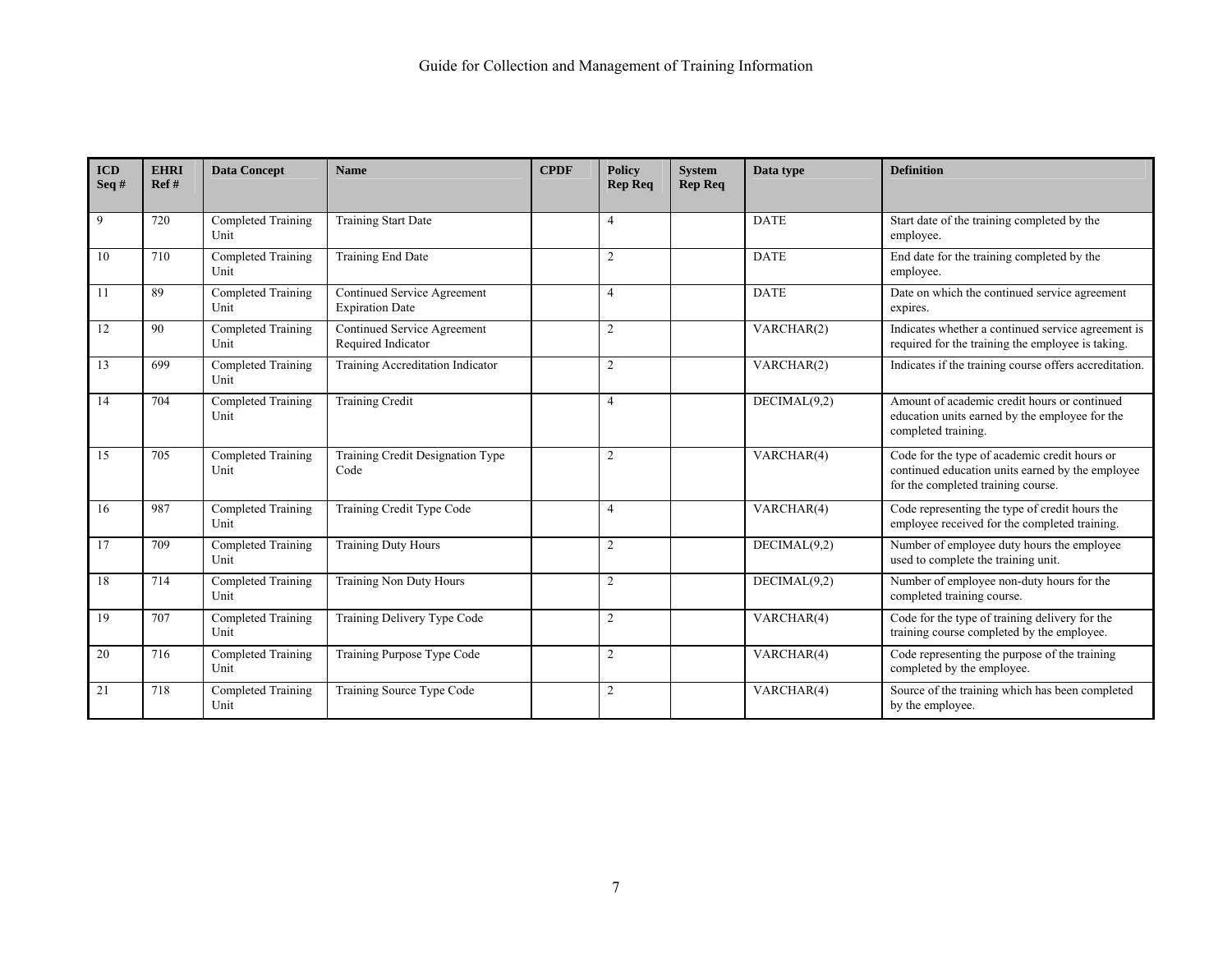| <b>ICD</b><br>Seq# | <b>EHRI</b><br>Ref# | <b>Data Concept</b>                                     | <b>Name</b>                                          | <b>CPDF</b> | <b>Policy</b><br><b>Rep Req</b> | <b>System</b><br><b>Rep Req</b> | Data type    | <b>Definition</b>                                                                                                                                                                                                                                                                                                                                                                                                             |
|--------------------|---------------------|---------------------------------------------------------|------------------------------------------------------|-------------|---------------------------------|---------------------------------|--------------|-------------------------------------------------------------------------------------------------------------------------------------------------------------------------------------------------------------------------------------------------------------------------------------------------------------------------------------------------------------------------------------------------------------------------------|
| 22                 | 713                 | <b>Training Materials</b><br>Cost                       | <b>Training Materials Cost</b>                       |             | $\overline{2}$                  |                                 | DECIMAL(9,2) | Cost to the Government for the training materials<br>used during the training unit completed by the<br>employee. This includes all direct costs associated<br>with purchasing the training materials used by the<br>employee that is in addition to the tuition cost. It<br>can include but is not limited to costs of supplies,<br>cost of equipment, and cost of software used by<br>the student during the training event. |
| 23                 | 715                 | Training Per Diem<br>Cost                               | Training Per Diem Cost                               |             | $\overline{2}$                  |                                 | DECIMAL(9,2) | Cost of the per diem (meal, lodging, misc.<br>expenses) for training completed by the employee<br>that was paid for by the Federal Government.                                                                                                                                                                                                                                                                                |
| 24                 | 721                 | Training Travel Cost                                    | <b>Training Travel Cost</b>                          |             | $\overline{2}$                  |                                 | DECIMAL(9,2) | Cost for the travel, excluding per diem, for training<br>completed by the employee that was paid for by<br>the Federal Government.                                                                                                                                                                                                                                                                                            |
| 25                 | 722                 | Training Tuition and<br>Fees Cost                       | Training Tuition and Fees Cost                       |             | $\overline{c}$                  |                                 | DECIMAL(9,2) | The cost of the training tuition and fee for training<br>completed by the employee that was paid for by<br>the Federal Government.                                                                                                                                                                                                                                                                                            |
| 26                 | 1038                | Training<br>Nongovernmental<br><b>Contribution Cost</b> | Training Nongovernmental<br><b>Contribution Cost</b> |             | $\overline{2}$                  |                                 | DECIMAL(9,2) | Cost contributed by the employee or other non-<br>government organizations for the training<br>completed by the employee.                                                                                                                                                                                                                                                                                                     |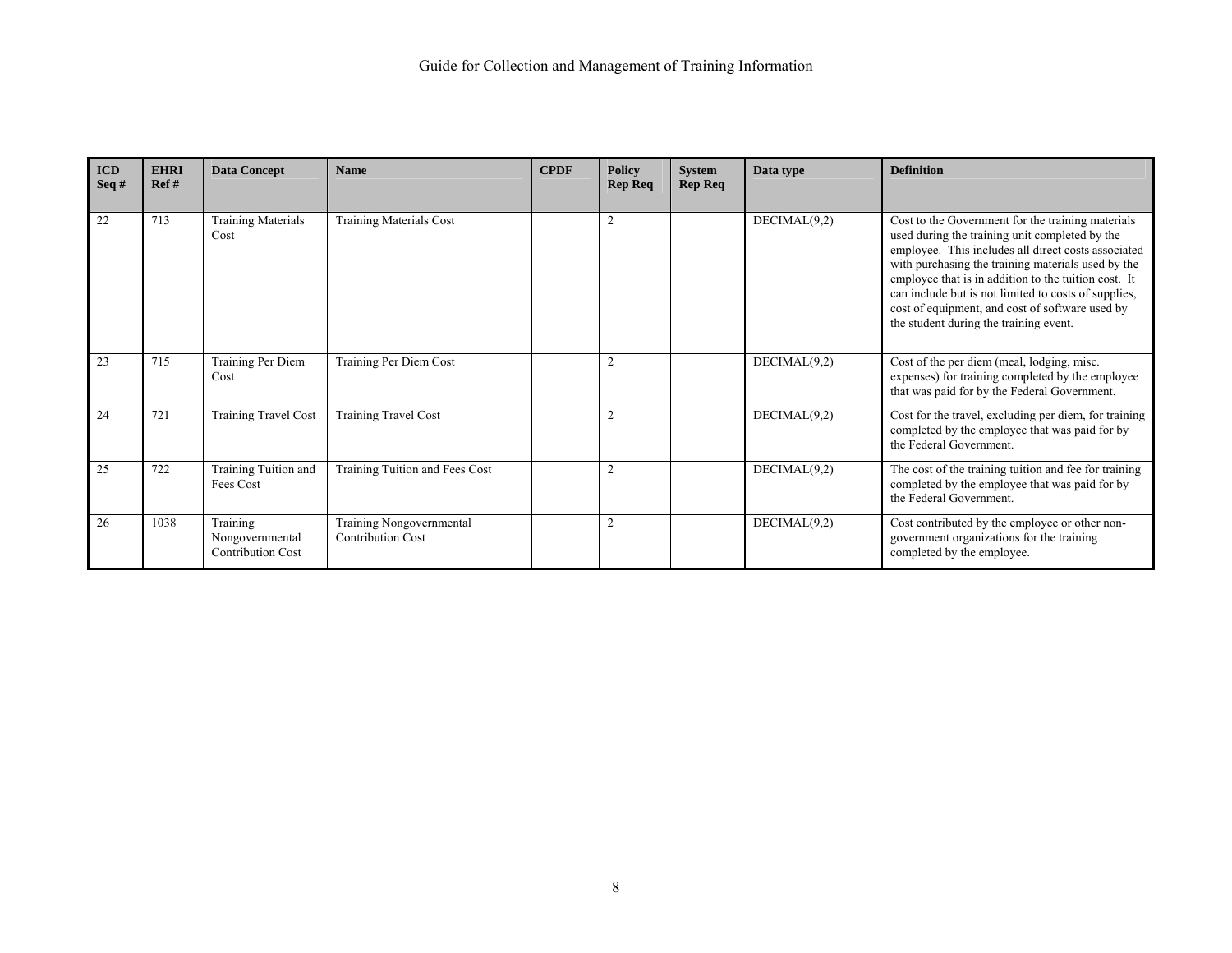# **Training Delivery Type Code**

**Source:** OPM's Division for Strategic Human Resources Policy

| <b>CODE</b> | <b>SHORT DESCRIPTION</b>                        | <b>LONG DESCRIPTION</b><br>(IF APPLICABLE)                                                                                                                                                                                                                                                                                                                                                                                                                                                     |
|-------------|-------------------------------------------------|------------------------------------------------------------------------------------------------------------------------------------------------------------------------------------------------------------------------------------------------------------------------------------------------------------------------------------------------------------------------------------------------------------------------------------------------------------------------------------------------|
| 01          | <b>Traditional Classroom</b><br>(no technology) | Individual or multiple person led, face-to-<br>face training.                                                                                                                                                                                                                                                                                                                                                                                                                                  |
| 02          | On the Job                                      | Formal methods/activities planned and<br>structured to promote learning by doing;<br>e.g., detail assignments/programs.                                                                                                                                                                                                                                                                                                                                                                        |
| 03          | Technology based                                | Methods mainly using technology which<br>may include tutorials embedded in<br>software, CD ROM products, Web-based<br>courses, and interactive media.                                                                                                                                                                                                                                                                                                                                          |
| 04          | Conference/workshop                             | An organized learning event which has an<br>announced educational or instructional<br>purpose; more than half the time is<br>scheduled for a planned, organized<br>exchange of information between<br>presenters and audience which meets the<br>definition of training in 5 U.S.C. 4110;<br>content of the conference/retreat is<br>germane to improving individual and/or<br>organizational performance; and<br>developmental benefits will be derived<br>through the employee's attendance. |
| 05          | Blended                                         | Training that requires two or more methods<br>of delivery that must be completed in order<br>to satisfy the educational requirements.                                                                                                                                                                                                                                                                                                                                                          |
| 06          | Correspondence                                  | Self-study course material: Training<br>provided via the assignment of non-<br>interactive methods such as a book,<br>document, regulation, and manual.                                                                                                                                                                                                                                                                                                                                        |

## **Training Purpose Type Code**

**Source:** OPM's Division for Strategic Human Resources Policy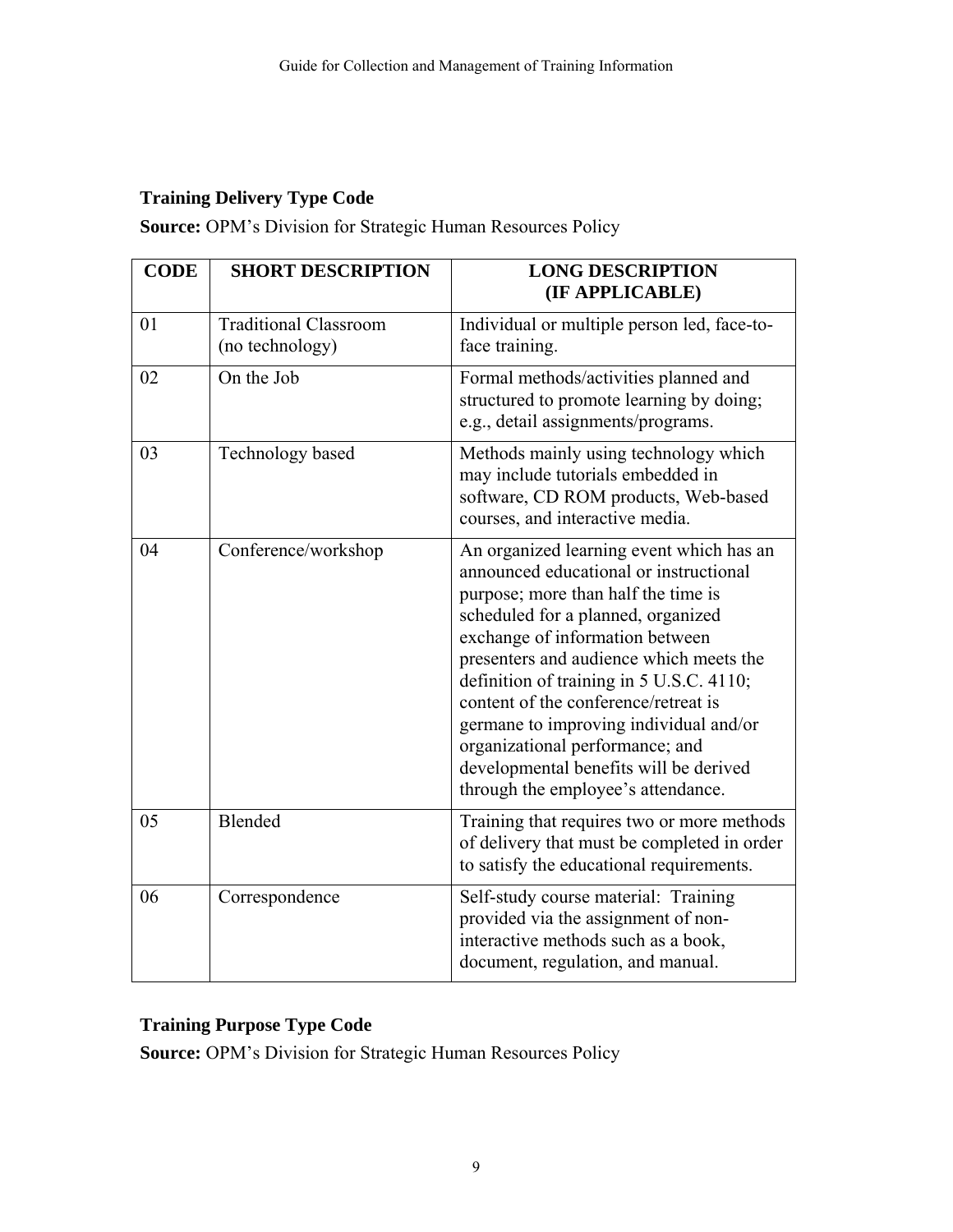| <b>CODE</b> | <b>SHORT DESCRIPTION</b>           | <b>LONG DESCRIPTION</b><br>(IF APPLICABLE)                                                                                                                                                                                                                                                                                          |
|-------------|------------------------------------|-------------------------------------------------------------------------------------------------------------------------------------------------------------------------------------------------------------------------------------------------------------------------------------------------------------------------------------|
| 01          | Program/Mission Change             | Training to provide the knowledge, skills,<br>and abilities needed as a result of change in<br>agency mission, policies, or procedures.                                                                                                                                                                                             |
| 02          | New Work Assignment                | Training to acquire the knowledge, skills,<br>and abilities needed as a result of assignment<br>to new duties and responsibilities when such<br>training is not part of a planned, career<br>development program (e.g., training provided<br>to a placement officer who has been newly<br>assigned position classification duties). |
| 03          | <b>Improve Present Performance</b> | Training to provide the knowledge, skills,<br>and abilities needed to improve or maintain<br>proficiency in present job.                                                                                                                                                                                                            |
| 04          | <b>Future Staffing Needs</b>       | Training to provide the knowledge, skills,<br>and abilities needed to meet future staffing<br>needs (e.g., to implement succession<br>planning).                                                                                                                                                                                    |
| 05          | Develop Unavailable Skills         | Training to acquire the knowledge, skills,<br>and abilities needed for fields of work for<br>which the labor market cannot produce a<br>sufficient number of trained candidates (e.g.,<br>air traffic controllers or IT professionals).                                                                                             |
| 06          | Retention                          | Training/education used to address staffing<br>issue of retaining an employee (e.g.,<br>academic degree training).                                                                                                                                                                                                                  |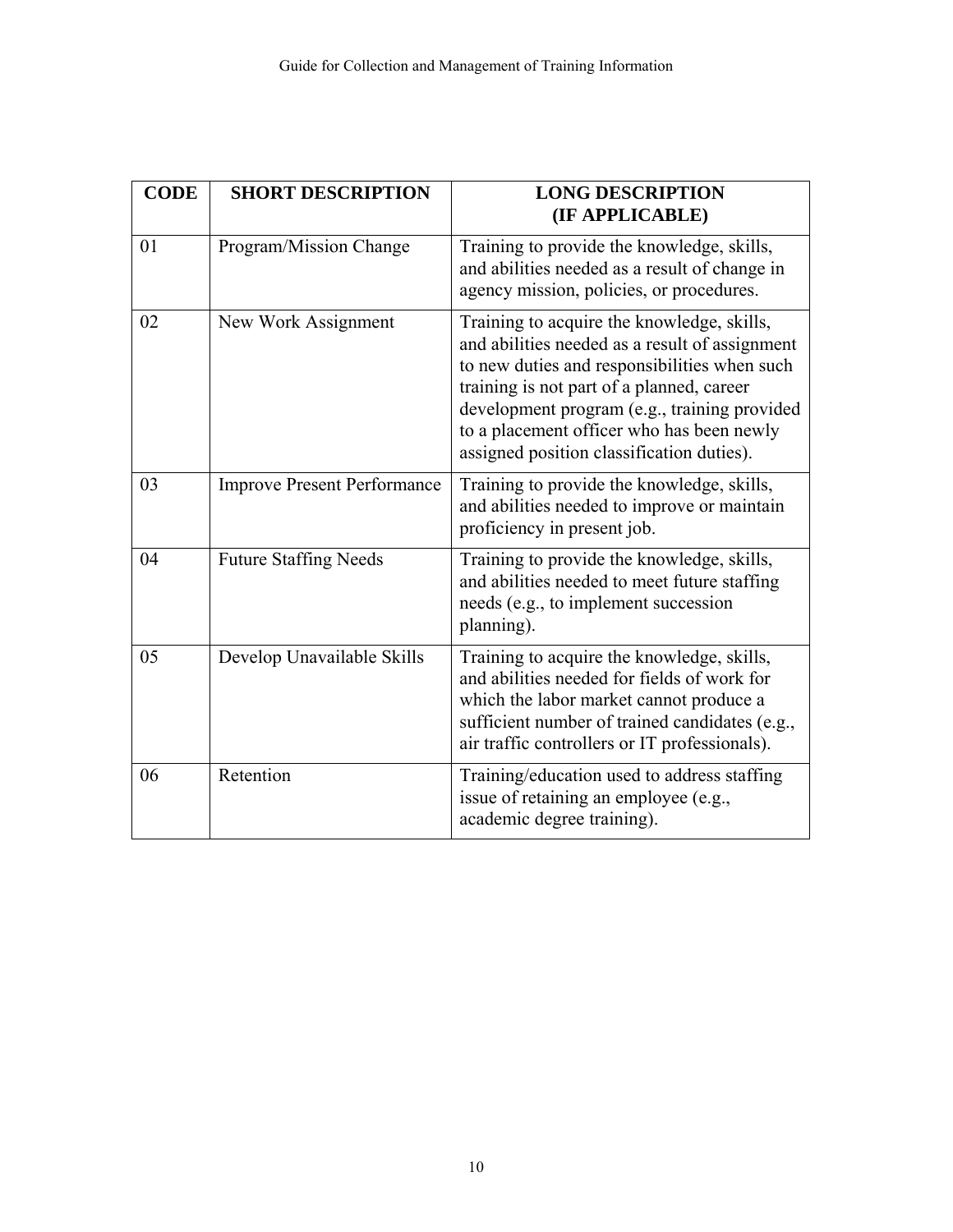## **Training Source Type Code**

**Source:** OPM's Division for Strategic Human Resources Policy

| <b>CODE</b>    | <b>SHORT DESCRIPTION</b>                 | <b>LONG DESCRIPTION (IF</b><br><b>APPLICABLE</b> )                                                                                                                                                                                                                          |
|----------------|------------------------------------------|-----------------------------------------------------------------------------------------------------------------------------------------------------------------------------------------------------------------------------------------------------------------------------|
| 0 <sub>1</sub> | Government Internal                      | Training provided by a Federal department,<br>agency, or independent establishment for its<br>own employees.                                                                                                                                                                |
| 02             | Government External                      | Training provided by an interagency training<br>activity, or a Federal department, agency, or<br>independent establishment other than the one<br>which currently employs the trainee.                                                                                       |
| 03             | Non-government                           | Sources include commercial or industrial<br>concern, educational institutions,<br>professional societies or associations,<br>consultants or individuals who are not<br>government employees, but are contracted to<br>develop and/or provide training course or<br>program. |
| 04             | Government State/Local                   | Training provided by a State, county or<br>municipal government except education<br>provided by State-operated or other public<br>educational institutions, which is reported as<br>non-government.                                                                         |
| 05             | Foreign Governments and<br>Organizations | Training provided by non-United States<br>entities which may or may not be outside the<br>United States.                                                                                                                                                                    |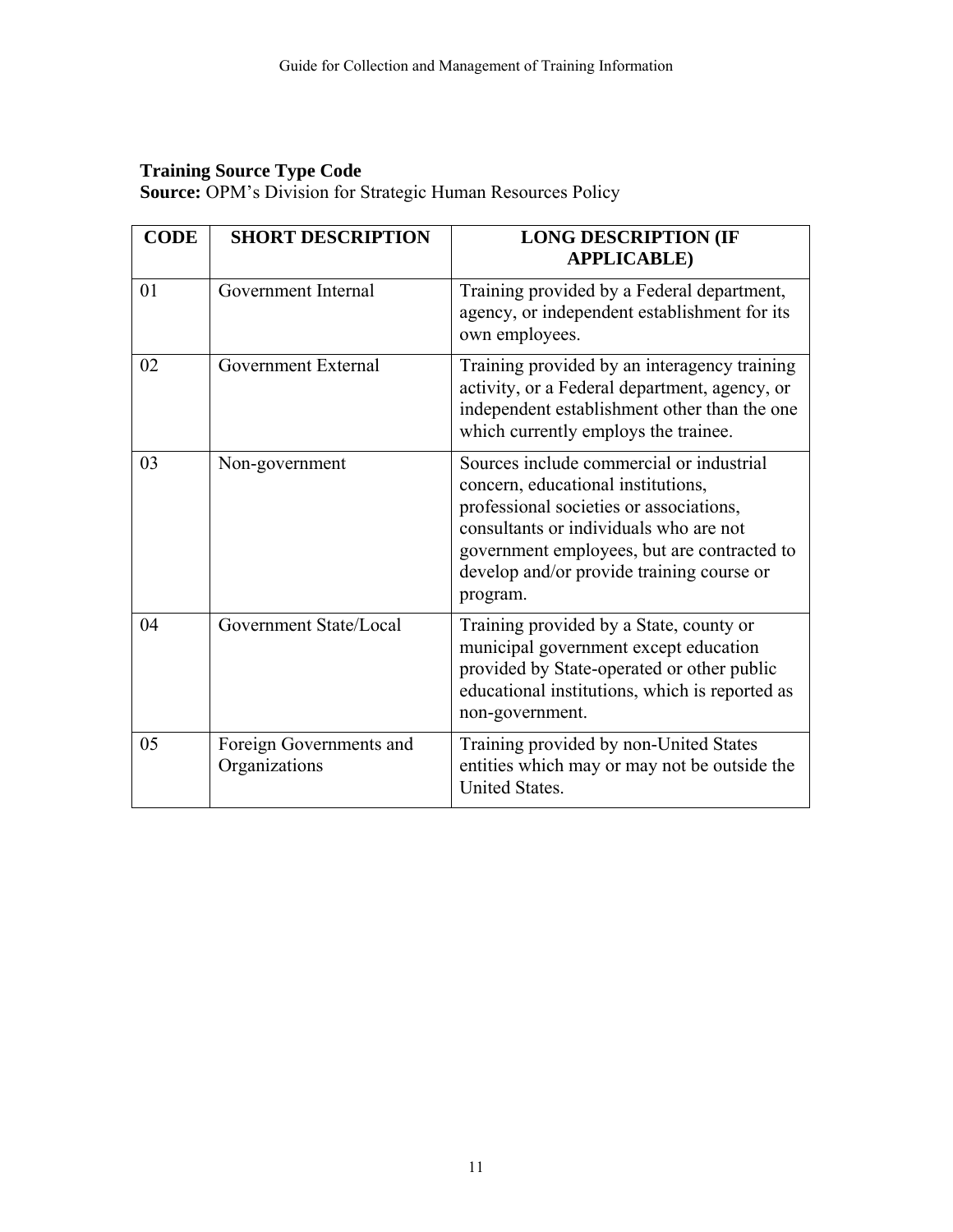# **Training Type Code and Sub-Code**

**Source:** OPM's Division for Strategic Human Resources Policy

| <b>Training Type Code</b>                          | <b>Training Type Sub-Code</b>                                                                                                                                                                                                                                                   |
|----------------------------------------------------|---------------------------------------------------------------------------------------------------------------------------------------------------------------------------------------------------------------------------------------------------------------------------------|
| 01 – Training Program Area                         | $01 -$ Legal                                                                                                                                                                                                                                                                    |
| Description: Functional<br>or specialized training | Education or training in the concepts, principles,<br>theories, or techniques of law.                                                                                                                                                                                           |
| programs.                                          | 02 – Medical and Health                                                                                                                                                                                                                                                         |
|                                                    | Education or training in the concepts, principles,<br>theories, or techniques of medicine.                                                                                                                                                                                      |
|                                                    | $03 -$ Scientific                                                                                                                                                                                                                                                               |
|                                                    | Education or training in the concepts, principles,<br>theories, or techniques of disciplines such as the<br>physical, biological, natural, social sciences;<br>education; economics; mathematics; or statistics.                                                                |
|                                                    | 04 – Engineering and Architecture                                                                                                                                                                                                                                               |
|                                                    | Education or training in the concepts, principles,<br>theories, or techniques of disciplines such as<br>architecture and engineering.                                                                                                                                           |
|                                                    | 05 – Human Resources                                                                                                                                                                                                                                                            |
|                                                    | Education or training in the concepts, principles,<br>theories of such fields as public administration;<br>personnel; training; equal employment opportunity;<br>human resources policy analysis; succession planning;<br>performance management; classification; and staffing. |
|                                                    | 06 – Budget/Finance Business administration                                                                                                                                                                                                                                     |
|                                                    | Education or training in the concepts, principles,<br>theories of business administration, accounts payable<br>and receivable; auditing and internal control; and cash<br>management.                                                                                           |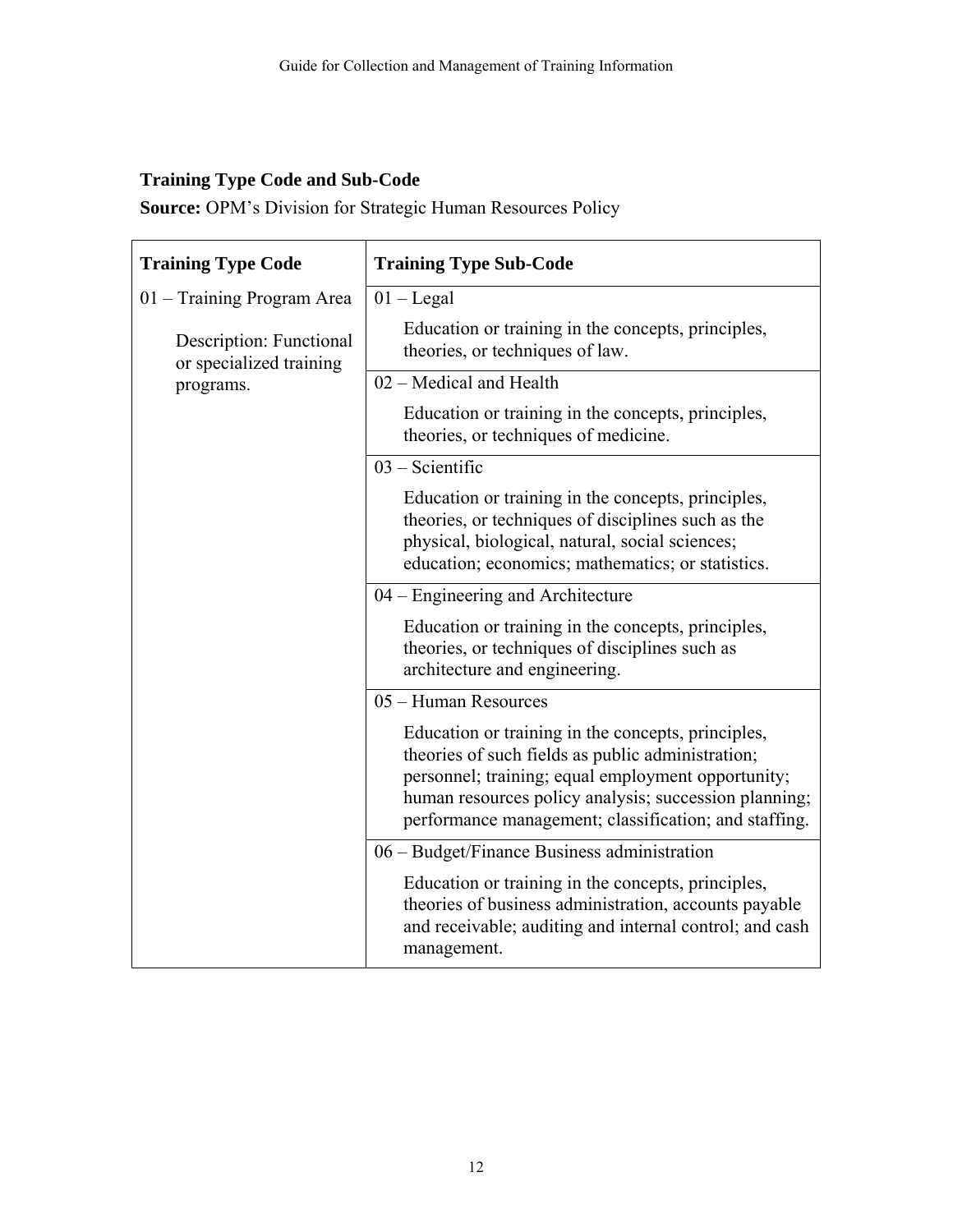| <b>Training Type Code</b> | <b>Training Type Sub-Code</b>                                                                                                                                                                                                                                                                                                                                                                                                                                                                                                                    |
|---------------------------|--------------------------------------------------------------------------------------------------------------------------------------------------------------------------------------------------------------------------------------------------------------------------------------------------------------------------------------------------------------------------------------------------------------------------------------------------------------------------------------------------------------------------------------------------|
|                           | 07 – Planning and Analysis                                                                                                                                                                                                                                                                                                                                                                                                                                                                                                                       |
|                           | Education or training in the concepts, principles,<br>theories of systems analysis; policy, program or<br>management analysis; or planning, including strategic<br>planning.                                                                                                                                                                                                                                                                                                                                                                     |
|                           | 08 - Information Technology                                                                                                                                                                                                                                                                                                                                                                                                                                                                                                                      |
|                           | Education and training in the concepts and application<br>of data and the processing thereof; i.e. the automatic<br>acquisition, storage, manipulation (including<br>transformation), management, system analysis,<br>movement, control, display, switching, interchange,<br>transmission or reception of data, computer security<br>and the development and use of the hardware,<br>software, firmware, and procedures associated with<br>this processing. This training type does not include<br>any IT training on agency proprietary system. |
|                           | 09 – Project Management                                                                                                                                                                                                                                                                                                                                                                                                                                                                                                                          |
|                           | Education and training in the concepts, principles,<br>theories necessary to develop, modify, or enhance a<br>product, service, or system which is constrained by<br>the relationships among scope, resources, and time.                                                                                                                                                                                                                                                                                                                         |
|                           | $10 - \text{Acquistion}$                                                                                                                                                                                                                                                                                                                                                                                                                                                                                                                         |
|                           | Education or training in the concepts, principles,<br>theories or techniques related to the 1102 occupation.                                                                                                                                                                                                                                                                                                                                                                                                                                     |
|                           | $11 -$ Logistic Specialty                                                                                                                                                                                                                                                                                                                                                                                                                                                                                                                        |
|                           | Training for professional skills of a specialized nature<br>in the methods and techniques of such fields as<br>supply, procurement, transportation, or air traffic<br>control.                                                                                                                                                                                                                                                                                                                                                                   |
|                           | $12 -$ Security                                                                                                                                                                                                                                                                                                                                                                                                                                                                                                                                  |
|                           | Training of a specialized nature in the methods and<br>techniques of investigation, physical security,<br>personal security, and police science.                                                                                                                                                                                                                                                                                                                                                                                                 |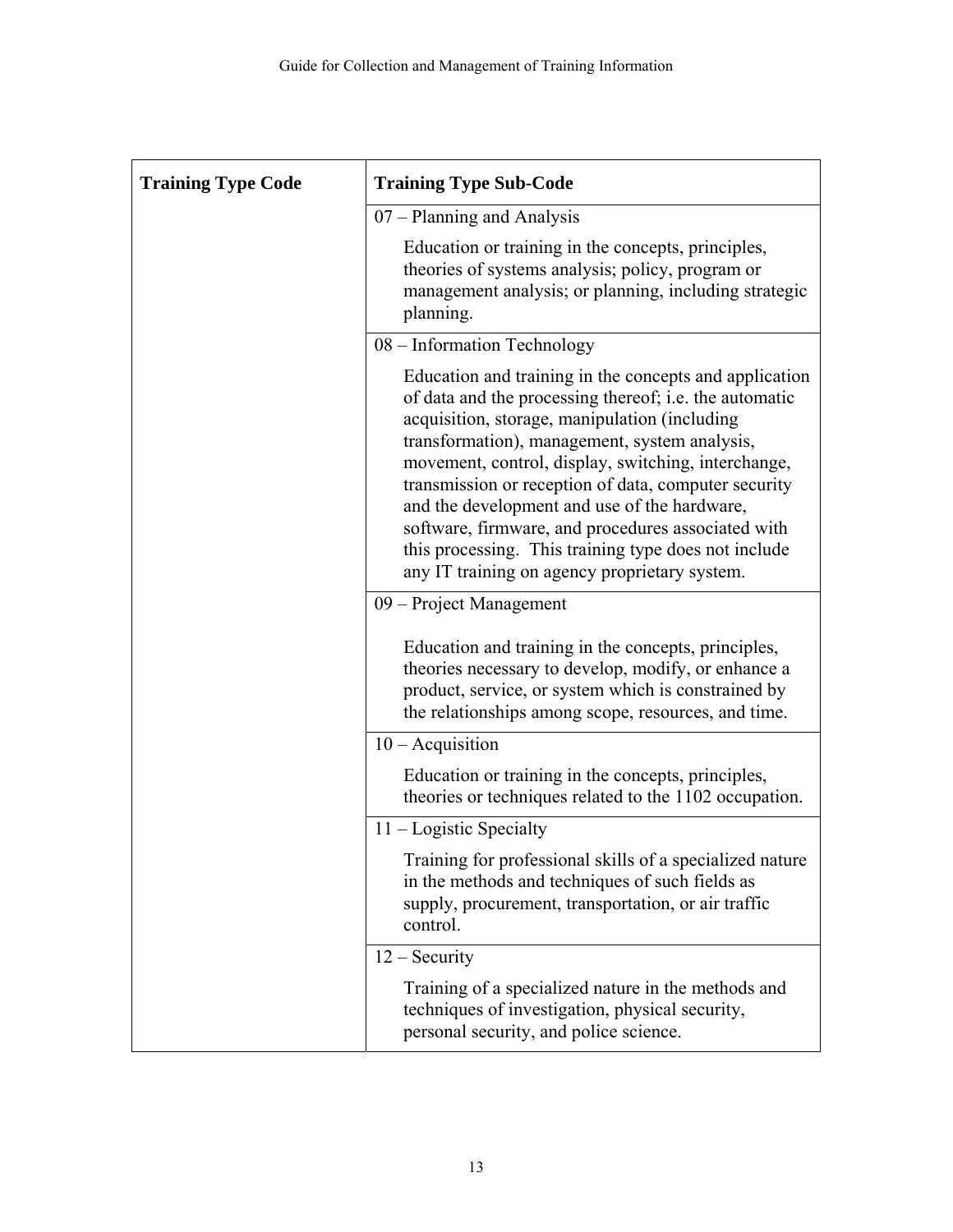| <b>Training Type Code</b> | <b>Training Type Sub-Code</b>                                                                                                                                                              |
|---------------------------|--------------------------------------------------------------------------------------------------------------------------------------------------------------------------------------------|
|                           | 13 - Clerical (Non-supervisory clerical/administrative)                                                                                                                                    |
|                           | Training in skills such as office management, typing,<br>shorthand, computer operating, letter writing,<br>telephone techniques, or word processing.                                       |
|                           | $14 - Trade$ and Craft                                                                                                                                                                     |
|                           | Training in the knowledge, skills, and abilities needed<br>in such fields as electronic equipment installation,<br>maintenance, or repair; tool and die making; welding,<br>and carpentry. |
|                           | $15$ – Foreign Affairs                                                                                                                                                                     |
|                           | Training for professional skills of a specialized nature<br>in the methods and techniques of such fields as<br>foreign languages, foreign culture, diplomacy,<br>strategic studies.        |
|                           | 16 - Leadership/Manager/Communications Courses                                                                                                                                             |
|                           | Training that address skill areas such as<br>Leadership/Management and Communication (eg.,<br>written, oral, and interpersonal) coursework.                                                |

| <b>Training Type Code</b>             | <b>Training Type Sub-Code</b>                                                                                                                                                                                                                                                                                                                                                                                                             |
|---------------------------------------|-------------------------------------------------------------------------------------------------------------------------------------------------------------------------------------------------------------------------------------------------------------------------------------------------------------------------------------------------------------------------------------------------------------------------------------------|
| $02 - Developmental$<br>Training Area | 20 – Pre-supervisory Program                                                                                                                                                                                                                                                                                                                                                                                                              |
| Description: Formal                   | Development/training program for non-supervisors.<br>21 – Supervisory Program                                                                                                                                                                                                                                                                                                                                                             |
| developmental/training<br>programs.   | Development/training program which provides<br>education or training in supervisory principles and<br>techniques in such subjects as personnel policies and<br>practices (including equal employment opportunity,<br>merit promotion, and labor relations); human behavior<br>and motivation, communication processes in<br>supervision, work planning, scheduling, and review;<br>and performance evaluation for first-line supervisors. |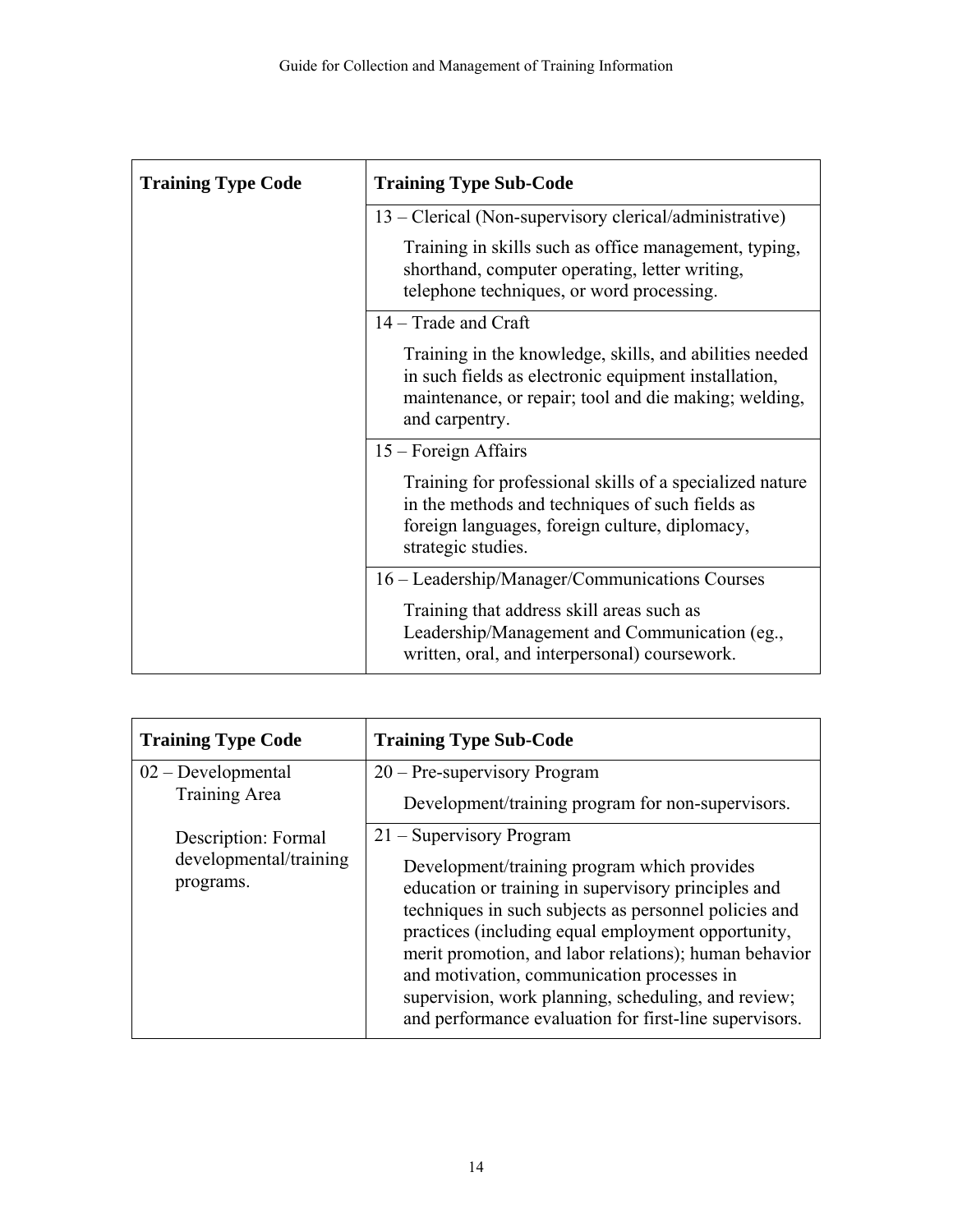| <b>Training Type Code</b> | <b>Training Type Sub-Code</b>                                                                                                                                                                                                                                                                                                                                                                                                                                                       |
|---------------------------|-------------------------------------------------------------------------------------------------------------------------------------------------------------------------------------------------------------------------------------------------------------------------------------------------------------------------------------------------------------------------------------------------------------------------------------------------------------------------------------|
|                           | 22 – Management Program                                                                                                                                                                                                                                                                                                                                                                                                                                                             |
|                           | Development/training program which provides mid-<br>management level education or training in the<br>concepts, principles, and theories of such subject<br>matters as public policy formulation and<br>implementation, management principles and practices,<br>quantitative approaches to management, or<br>management planning, organizing, and controlling.<br>(Supervisors of supervisors; GS-14/15 supervisors;<br>GS-14/15 direct reports to Senior Executive Service<br>(SES) |
|                           | 23 - Leadership Development Program                                                                                                                                                                                                                                                                                                                                                                                                                                                 |
|                           | Formal developmental program that provides<br>leadership training and development opportunities.                                                                                                                                                                                                                                                                                                                                                                                    |
|                           | 24 - SES Candidate Development                                                                                                                                                                                                                                                                                                                                                                                                                                                      |
|                           | OPM-approved program to prepare potential SES<br>members.                                                                                                                                                                                                                                                                                                                                                                                                                           |
|                           | 25 – Executive Development                                                                                                                                                                                                                                                                                                                                                                                                                                                          |
|                           | Continuing development for leaders above the GS-15<br>level.                                                                                                                                                                                                                                                                                                                                                                                                                        |
|                           | 26 – Mentoring Program                                                                                                                                                                                                                                                                                                                                                                                                                                                              |
|                           | Formal stand-alone program with established goals,<br>measured outcomes, access open to all who qualify,<br>protégées and mentors paired to facilitate<br>compatibility, training and support provided, company<br>benefits directly.                                                                                                                                                                                                                                               |
|                           | 27 – Coaching Program                                                                                                                                                                                                                                                                                                                                                                                                                                                               |
|                           | Formal stand-alone which provides ongoing<br>partnership with an employee and coach that helps<br>employee produce desired results in professional<br>lives.                                                                                                                                                                                                                                                                                                                        |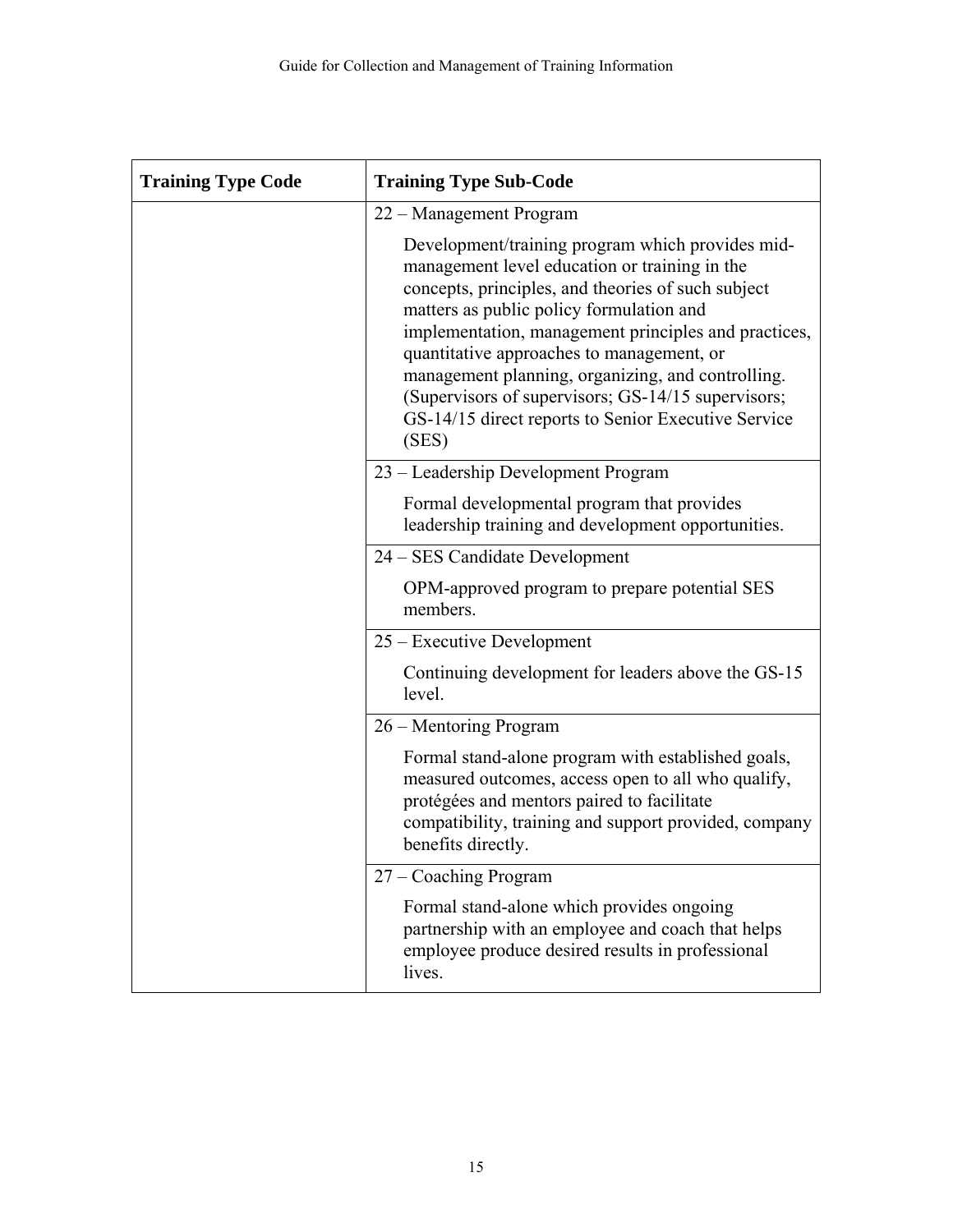| <b>Training Type Code</b>                                            | <b>Training Type Sub-Code</b>                                                                                                                                                                                                            |  |
|----------------------------------------------------------------------|------------------------------------------------------------------------------------------------------------------------------------------------------------------------------------------------------------------------------------------|--|
| 03 – Basic Training Area                                             | $30$ – Employee Orientation                                                                                                                                                                                                              |  |
| Description:<br>Fundamental and/or<br>required training<br>programs. | Training of a general nature to provide an<br>understanding of the organization and missions of the<br>Federal Government, or the employing agency or<br>activity, or a broad overview and understanding of<br>matters of public policy. |  |
|                                                                      | 31 – Adult Basic Education                                                                                                                                                                                                               |  |
|                                                                      | Education or training to provide basic competencies<br>In such subjects as remedial reading, grammar,<br>arithmetic, lip reading, or Braille.                                                                                            |  |
|                                                                      | 32 – Mandated Training                                                                                                                                                                                                                   |  |
|                                                                      | Mandatory training for all employees<br>Governmentwide. This includes training required by<br>law and/or regulation; such as ethics, information<br>system awareness, safety, or health.                                                 |  |
|                                                                      | $33 - Work-life$                                                                                                                                                                                                                         |  |
|                                                                      | Training to promote worklife (e.g., health and<br>wellness training, employee retirement/benefits<br>training)                                                                                                                           |  |
|                                                                      | 34 – Soft Skills                                                                                                                                                                                                                         |  |
|                                                                      | Training involving development of employees' ability<br>to relate to others (e.g., customer service, effective<br>communication, dealing with difficult people).                                                                         |  |
|                                                                      | $35 -$ Agency Specific                                                                                                                                                                                                                   |  |
|                                                                      | Agency specific required training that is not addressed<br>in Training Program Type 01.<br>This training type includes IT training on agency<br>proprietary system.                                                                      |  |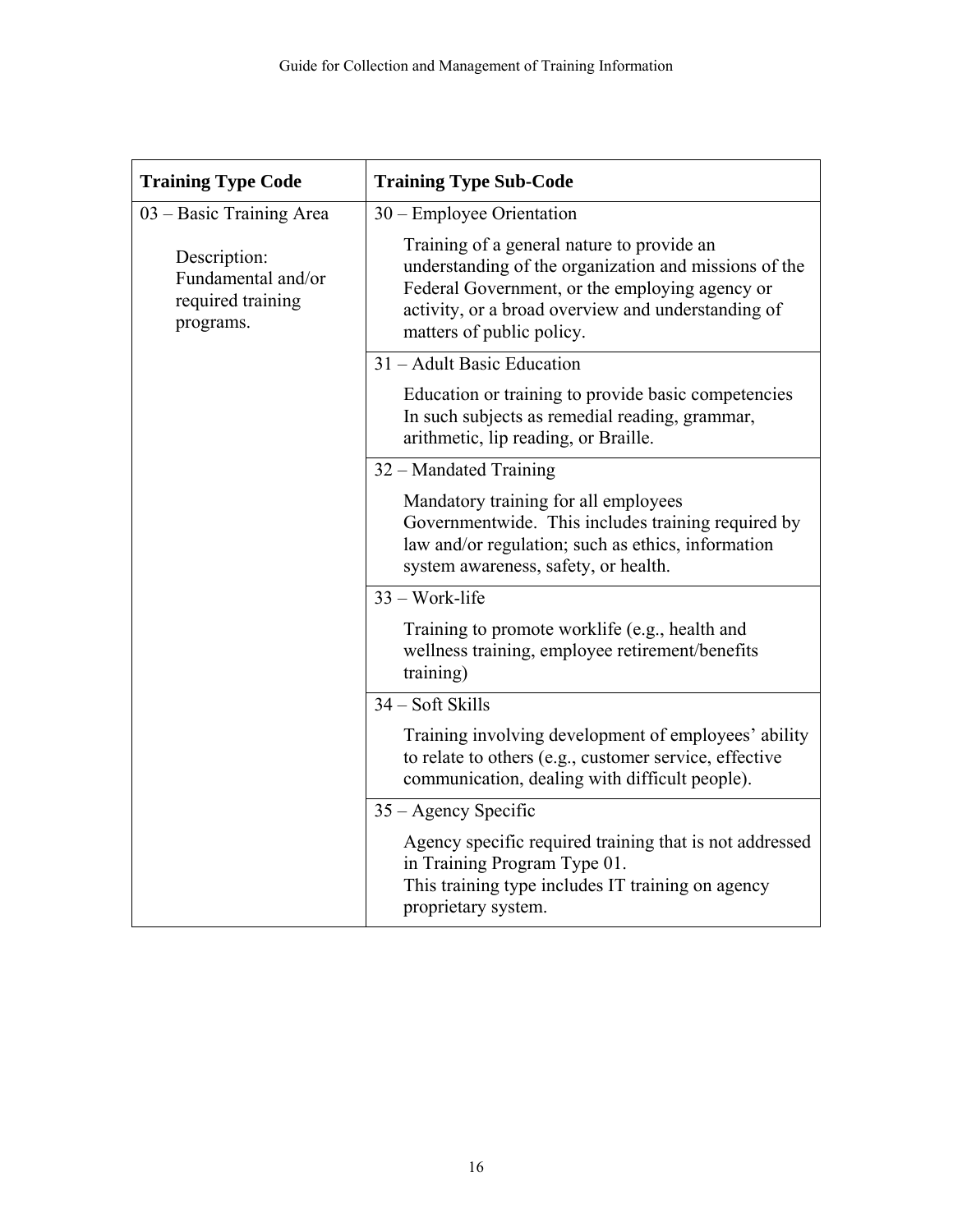#### Section IV

# **APPENDICES**

## **Appendix A: Legal and Regulatory Checklist**

This checklist covers major training policy references related to the collection and use of training data. This list includes questions to be addressed for each aspect of training policies/ programs. This checklist provides citations relevant to legal and regulatory issues and questions. The citations below are provided from the United States Code (U.S.C.), Executive Order (E.O.) 11348, the Code of Federal Regulations (CFR), and the Treasury Financial Manual (TFM) http://www.fms.treas.gov/tfm/vol1/index.html.

| <b>Aspect</b>  | <b>Questions</b>                            | <b>Citations</b>             |
|----------------|---------------------------------------------|------------------------------|
| Definition     | How do you determine what is training?      | $5 \text{ U.S.C. } 4101(4);$ |
|                |                                             | 5 CFR 410.101(c),            |
|                |                                             | (d)                          |
| Strategic Plan | How do training strategies contribute to    | 5 U.S.C. 4103;               |
|                | achieving the agency's mission and goals?   | E.O. 11348 §301,             |
|                |                                             | §303(d);                     |
|                |                                             | 5 CFR 410.202                |
| <b>Needs</b>   | How to assess organizational, occupational, | 5 U.S.C. 4103;               |
| Assessment     | and individual training needs?              | E.O. 11348 §303;             |
|                |                                             | 5 CFR 410.203                |
| Purpose        | What is the purpose of training?            | 5 U.S.C. 4103;               |
|                |                                             | E.O. $11348$ ;               |
|                |                                             | 5 CFR 410.201(b)             |
|                |                                             |                              |
| Priorities     | How does the agency set priorities for      | $5 \text{ U.S.C. } 4103(a);$ |
|                | training?                                   | E.O. 11348 §303(e);          |
|                |                                             | 5 CFR 410.201(c)             |
| Evaluation     | How is training evaluated?                  | E.O. 11348 §301,             |
|                |                                             | §303(c),                     |
|                |                                             | §303(h);                     |
|                |                                             | 5 CFR 410.601                |
|                |                                             |                              |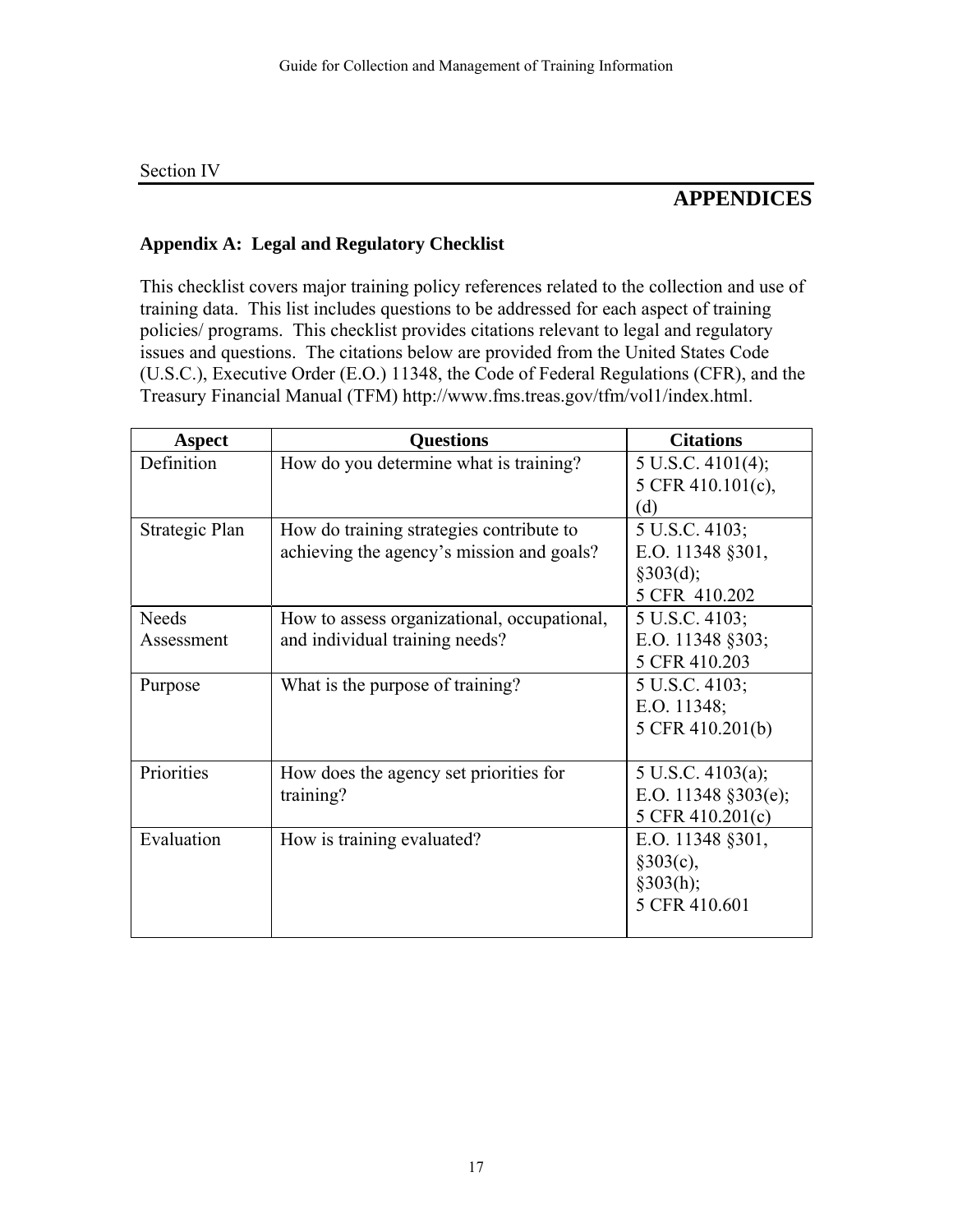| <b>Aspect</b>  | <b>Questions</b>                                                                 | <b>Citations</b>                                        |
|----------------|----------------------------------------------------------------------------------|---------------------------------------------------------|
| Responsibility | Who is responsible for training and for                                          | 5 U.S.C. 4103(a)(2),                                    |
|                | training expenditures?                                                           | 5 U.S.C. 4109;                                          |
|                |                                                                                  | 5 CFR 410.401                                           |
|                |                                                                                  |                                                         |
|                | Who has the authority to authorize and fund                                      | 5 U.S.C. 4109;                                          |
|                | training?                                                                        | 5 CFR 410.201,                                          |
|                |                                                                                  | 410.401                                                 |
|                |                                                                                  |                                                         |
|                | Who is responsible for continued service                                         | 5 U.S.C. 4108;                                          |
|                | agreements?                                                                      | 5 CFR 410.309                                           |
|                |                                                                                  |                                                         |
| Selection of   |                                                                                  |                                                         |
|                | Has the agency honored the merit system<br>principles in selecting employees for | $5 \text{ U.S.C. } 2301(b)(2),$<br>5 U.S.C. 4103(a)(3); |
| Employees      | training?                                                                        | E.O. 11348 §302(b);                                     |
|                |                                                                                  | 5 CFR 410.302(a)(1)                                     |
|                |                                                                                  |                                                         |
|                |                                                                                  |                                                         |
|                | Does the agency have criteria for the fair and                                   | 5 U.S.C. 2301(b);                                       |
|                | equitable selection of employees for                                             | E.O. 11348 §§302(b),                                    |
|                | training?                                                                        | 303(i);                                                 |
|                |                                                                                  | 5 CFR 410.306(a)                                        |
|                |                                                                                  |                                                         |
|                | When must the agency use competitive                                             | 5 U.S.C. 2301(b),(c);                                   |
|                | procedures to select employees for training?                                     | 5 CFR 410.307(b)                                        |
|                |                                                                                  |                                                         |
|                |                                                                                  |                                                         |
|                |                                                                                  |                                                         |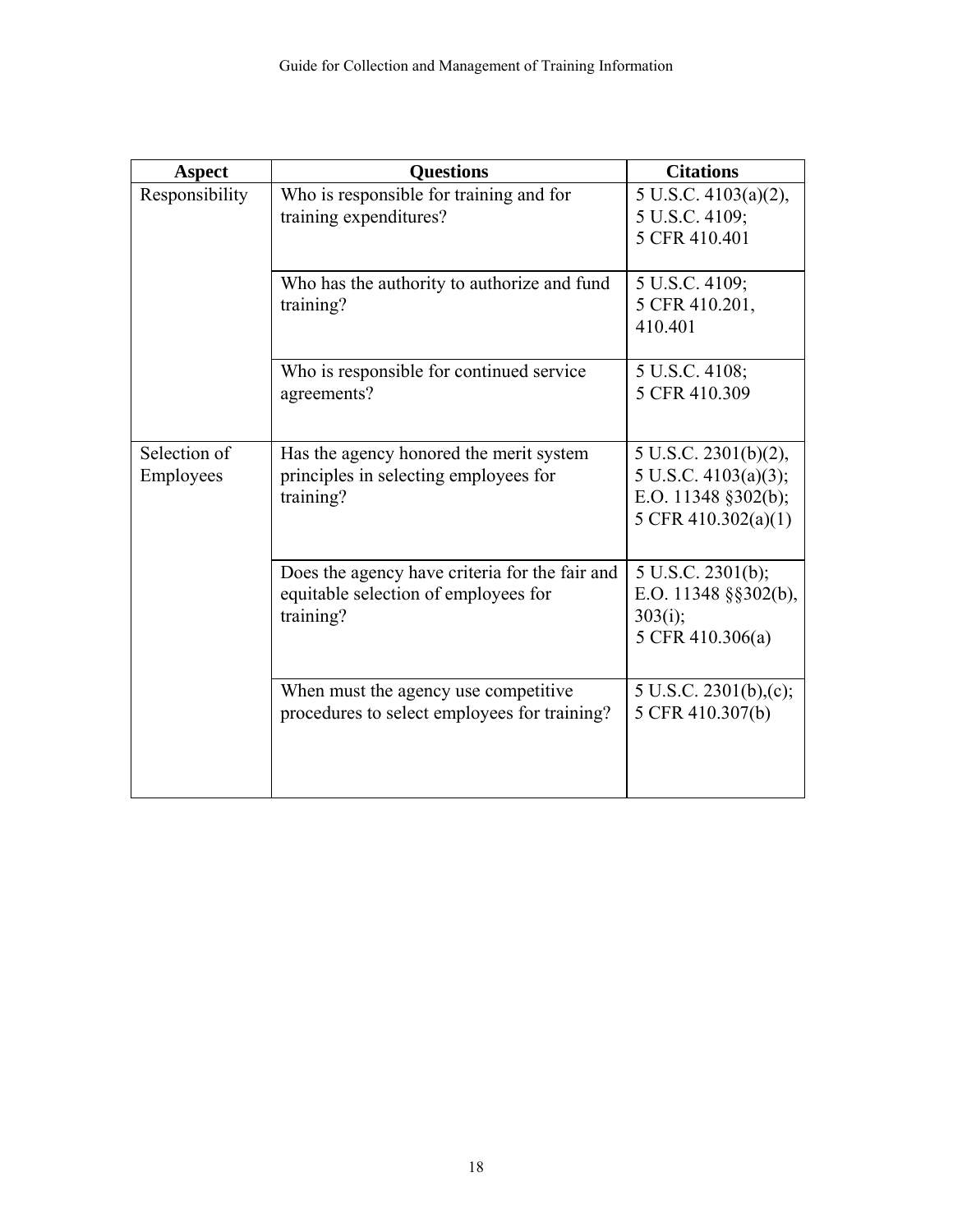| <b>Aspect</b> | <b>Questions</b>                                    | <b>Citations</b>                |
|---------------|-----------------------------------------------------|---------------------------------|
| Funding and   | Has the agency established a procedure to           |                                 |
| Procurement   | obligate funds for a training activity?             |                                 |
|               | Does the policy:                                    |                                 |
|               | Provide for funding training and specify            | 5 U.S.C. 4112,                  |
|               | when funds may be used for training?                | 5 U.S.C. 4109;<br>5 CFR 410.304 |
|               |                                                     |                                 |
|               | Specify procedures for budget                       | 5 U.S.C. 4112,                  |
|               | justifications, expenditures, and                   | 4109;                           |
|               | activities?                                         | E.O. 11348 §301                 |
|               | Specify procedures to protect the                   | 5 U.S.C. 4118;                  |
|               | Government's interest should the                    | 5 CFR 410.405                   |
|               | employee fail to complete training<br>successfully? |                                 |
|               |                                                     |                                 |
|               | Specify any agency procedures for                   | 5 U.S.C. 4109;                  |
|               | paying for training?                                | 5 CFR 410.403                   |
|               |                                                     |                                 |
|               | Support the need to maintain a record of            | 5 CFR 410.406                   |
|               | payments?                                           |                                 |
|               |                                                     |                                 |
|               | How does the agency track costs when using          | TFM Vol.1.4.section             |
|               | Government purchase cards to procure                | 4525                            |
|               | training?                                           | TFM Vol.1.6 section             |
|               |                                                     | 8085.40                         |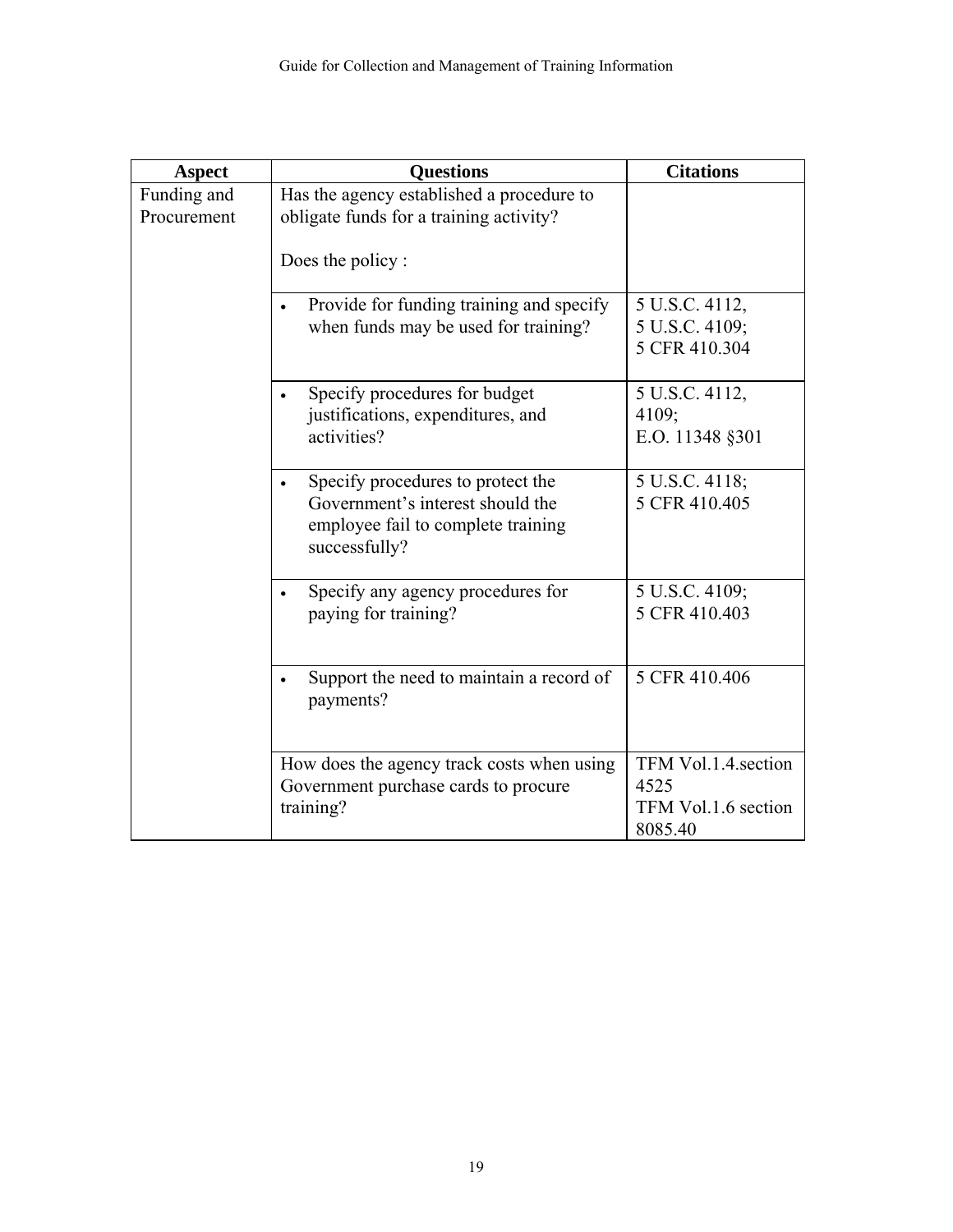| <b>Aspect</b> | <b>Questions</b>                                                                   | <b>Citations</b>     |
|---------------|------------------------------------------------------------------------------------|----------------------|
| Information   | Does the agency have information                                                   |                      |
| Systems       | database(s) to address the following:                                              |                      |
|               |                                                                                    |                      |
|               | Agency training plans and expenditures?                                            | 5 CFR 410.302(d)     |
|               |                                                                                    |                      |
|               | Training events and individuals trained?                                           | 5 CFR 410.302(d)     |
|               |                                                                                    |                      |
|               | Training of Presidential appointees?                                               | 5 CFR 410.302(b)(2)  |
|               |                                                                                    |                      |
|               | Training to obtain an academic degree?                                             | 5 CFR 410.308(d)     |
|               |                                                                                    |                      |
|               | Training for promotion?                                                            | 5 CFR 410.307(a),(b) |
|               |                                                                                    |                      |
|               |                                                                                    |                      |
|               | Training for placement in any other<br>positions?                                  | 5 CFR 410.307(c)     |
|               |                                                                                    |                      |
|               | Continued service agreements?                                                      | 5 U.S.C. 4108;       |
|               |                                                                                    | 5 CFR 410.309        |
|               |                                                                                    |                      |
|               | Payments made for tuition, fees, travel,<br>and other necessary training expenses? | 5 CFR 410.406        |
|               |                                                                                    |                      |
|               | Written authorization of contributions,                                            | 5 U.S.C. 4111;       |
|               | awards, or payments accepted by a                                                  | 5 CFR 410.501        |
|               | Federal employee from a nonprofit                                                  |                      |
|               | organization?                                                                      |                      |
|               |                                                                                    |                      |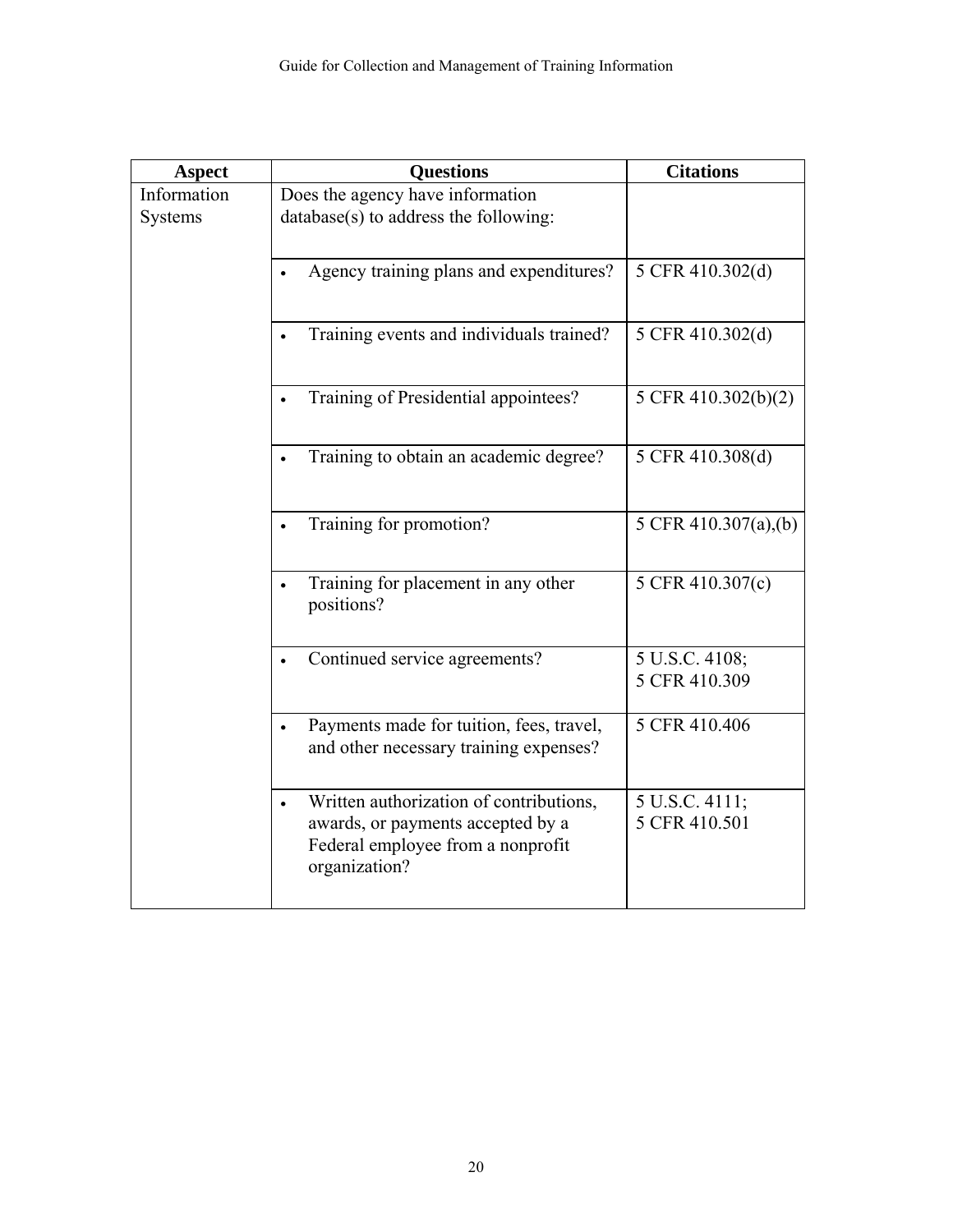#### **Appendix B: Information to Consider When Developing a Training Program**

Agency training programs should contribute to the overall performance and quality of the workforce. The training program should be a model of innovation and effectiveness that is aligned with Governmentwide HR Line of Business models and concepts (http://www.opm.gov/egov/training\_overview.asp). Agencies should consider the following criteria when developing their training programs.

- Align HR employee development programs with agency strategic goals and objectives.
- Describe education and training programs which support the achievement of business objectives, build employee competencies, knowledge, skills, and capabilities, and contribute to improved employee performance.
- Include descriptions/explanations/procedures for the following:
	- How does your education and training approach balance short- and long-term organizational and employee needs, including development, learning, and career progression?
	- How do you design education and training to keep current with business and individual needs such as special skills training and management/leadership development? Include how job and organizational performance are used in education and training design and evaluation.
	- How do you seek and use input from employees and supervisors/managers on education and training needs, expectations, and design?
	- How do you deliver and evaluate education and training? Include formal and informal education, training, and learning, as appropriate.
	- How do you address key developmental and training needs, including diversity training, management/leadership development, new employee orientation, and safety, as appropriate?
	- How do you address performance excellence in your education and training? Include how employees learn to use performance measurements, performance standards, skill standards, performance improvement, quality control methods, and benchmarking, as appropriate.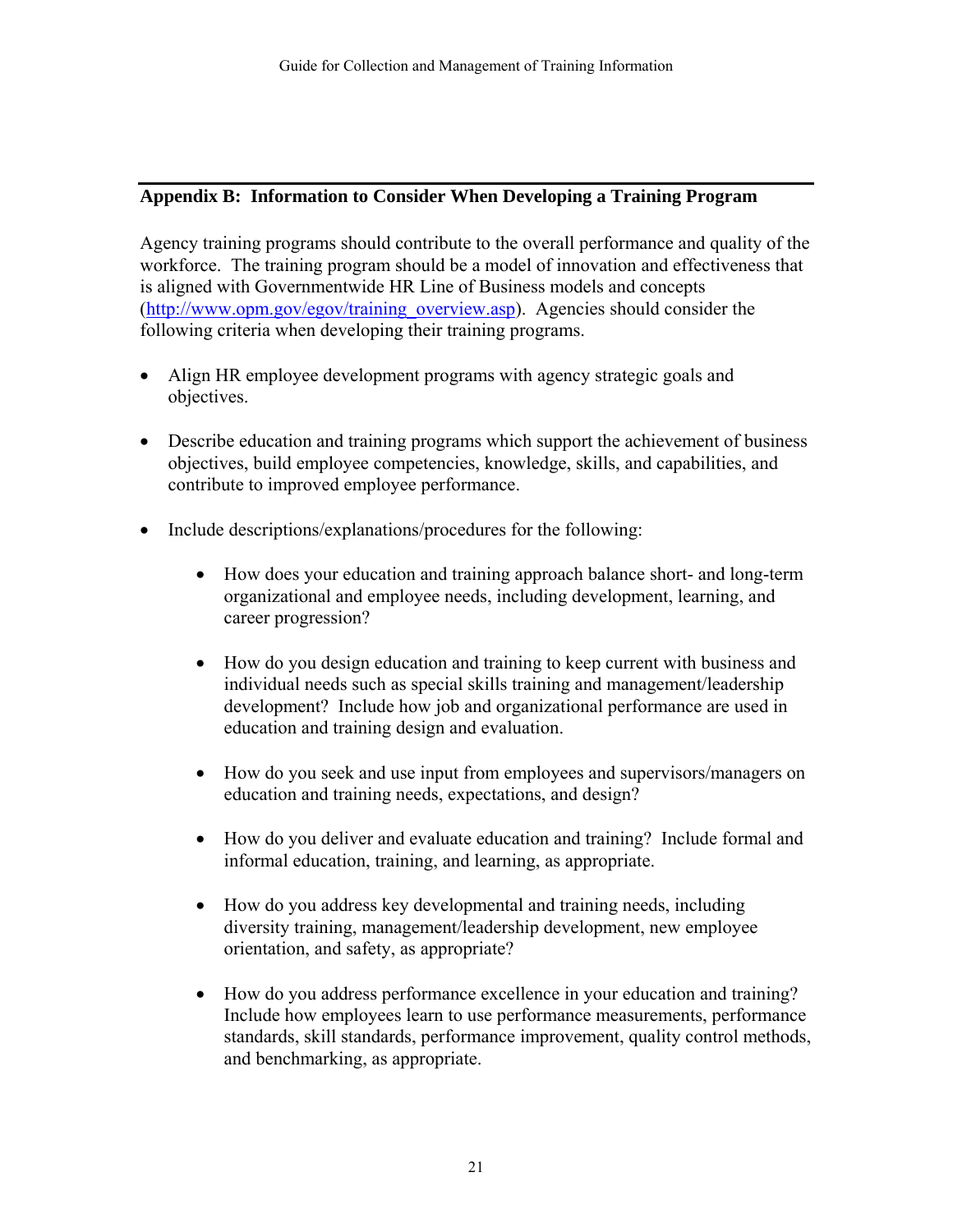- How do you reinforce competencies (i.e., knowledge, skills, and abilities) on the job?
- How do you leverage existing interagency or commercial training programs to reduce redundancy and lower costs?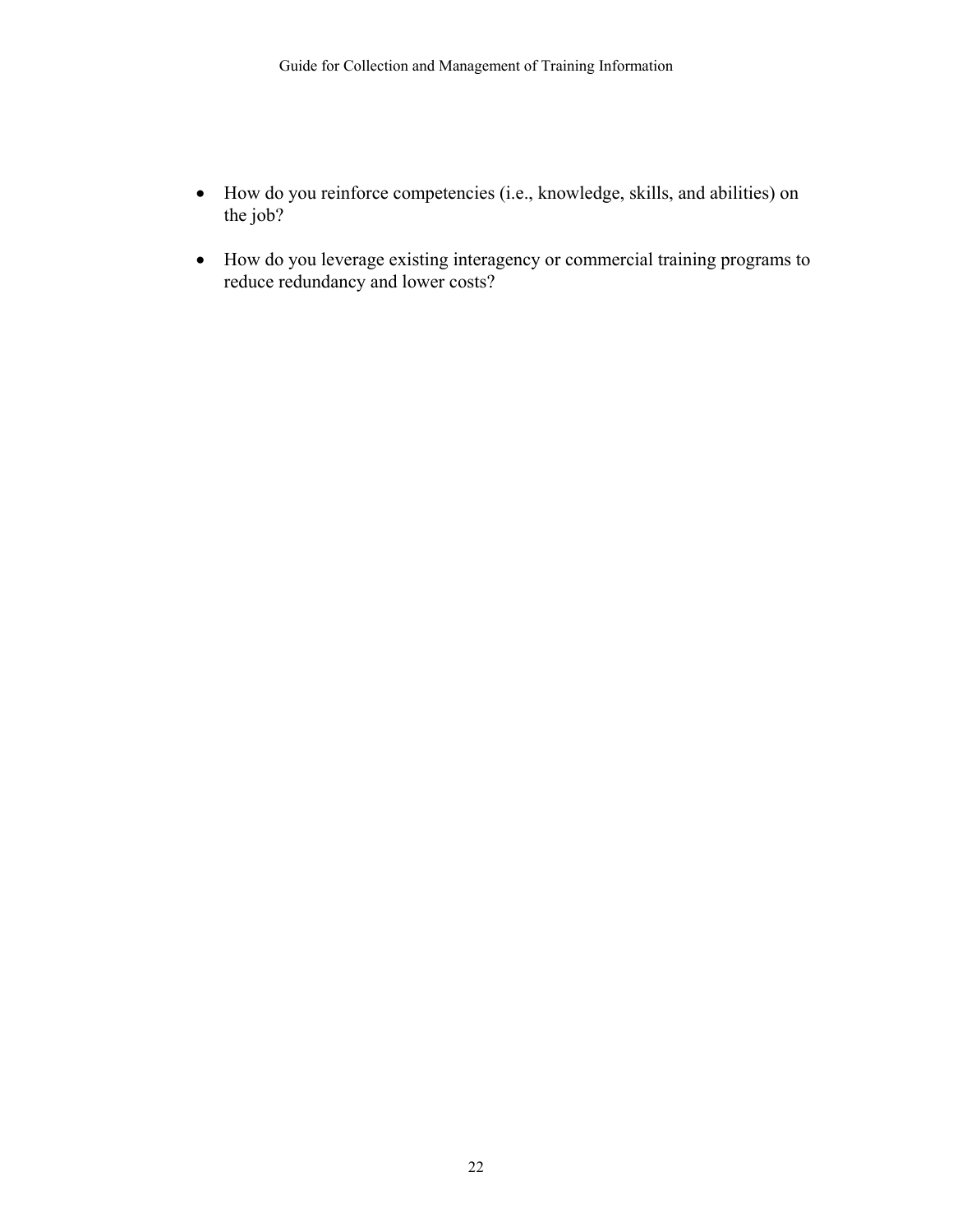#### **Appendix C: Training Information System Checklist**

Responses to this checklist will provide insight concerning the need to add or modify a system to ensure it is capable of collecting, managing, and analyzing training data to best serve agency needs.

- Is there a single person responsible for the design of controls and maintenance of training data? Who?
- Are processes for collecting and compiling data documented? How?
- Does the process for collecting training data ensure the data is complete? How?
- Is the training data information system integrated with (have sufficient interoperability and interface capability) other agency information systems to provide management with timely and comprehensive reports on your program performance relative to established objectives?
- Are mechanisms and incentives in place for HR specialists to provide recommendations for process/system improvements?
- Is senior management informed and aware of your training program's actual performance? How and how often?
- Do you have enough information to determine and monitor workforce changes that impact your objectives?
- Do you have enough information to determine and monitor the achievement of your agency workforce objectives and goals?
- Are you able to extract/analyze data to respond to internal and external requests in a timely and effective manner?
- Do employees have the capability to review their personal training information/data in the agency system?
- Do employees know what actions to take when they find mistakes or gaps in data? What are those actions?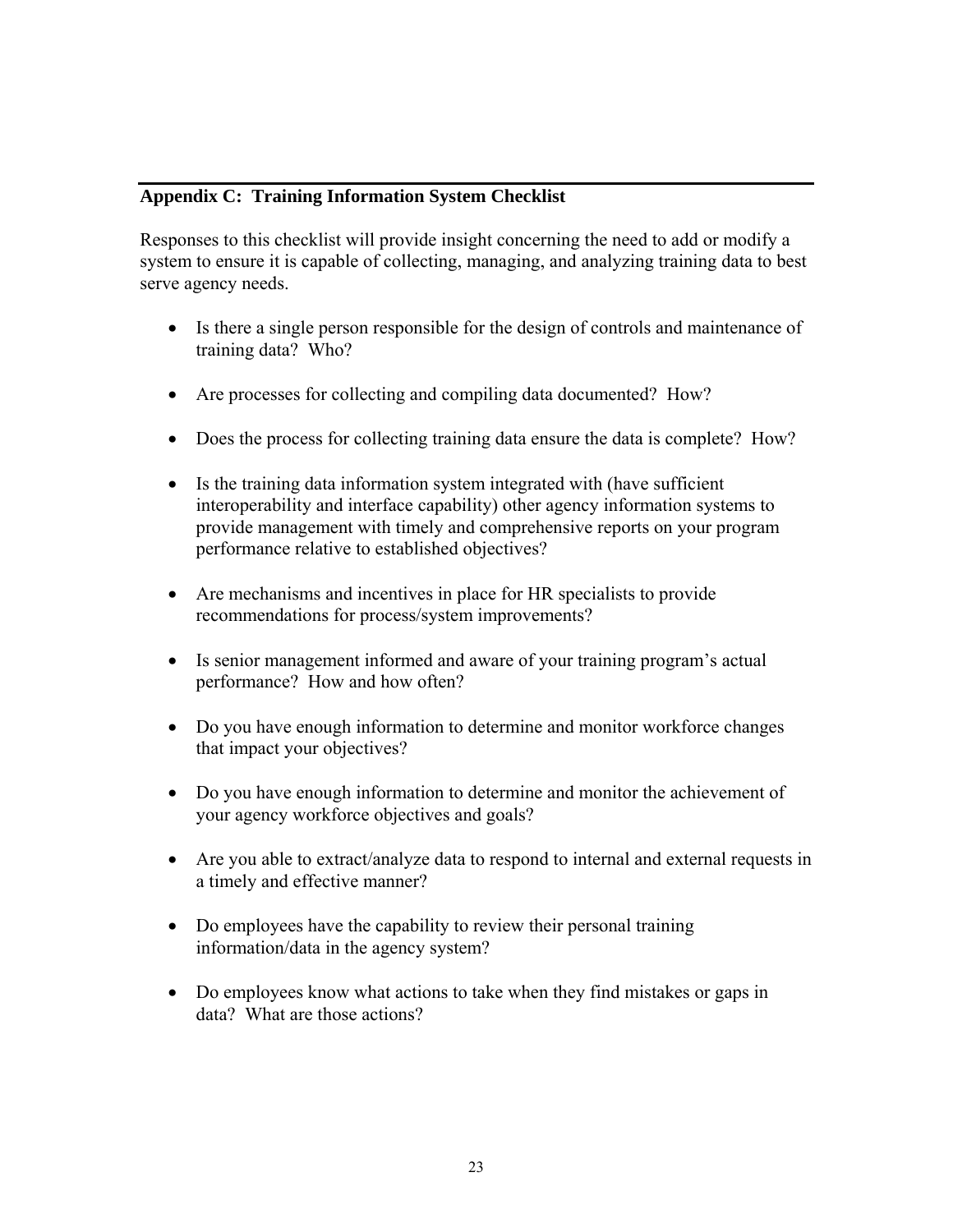• Does the responsible person for the training data system review the data integrity/completeness at regular intervals? How often?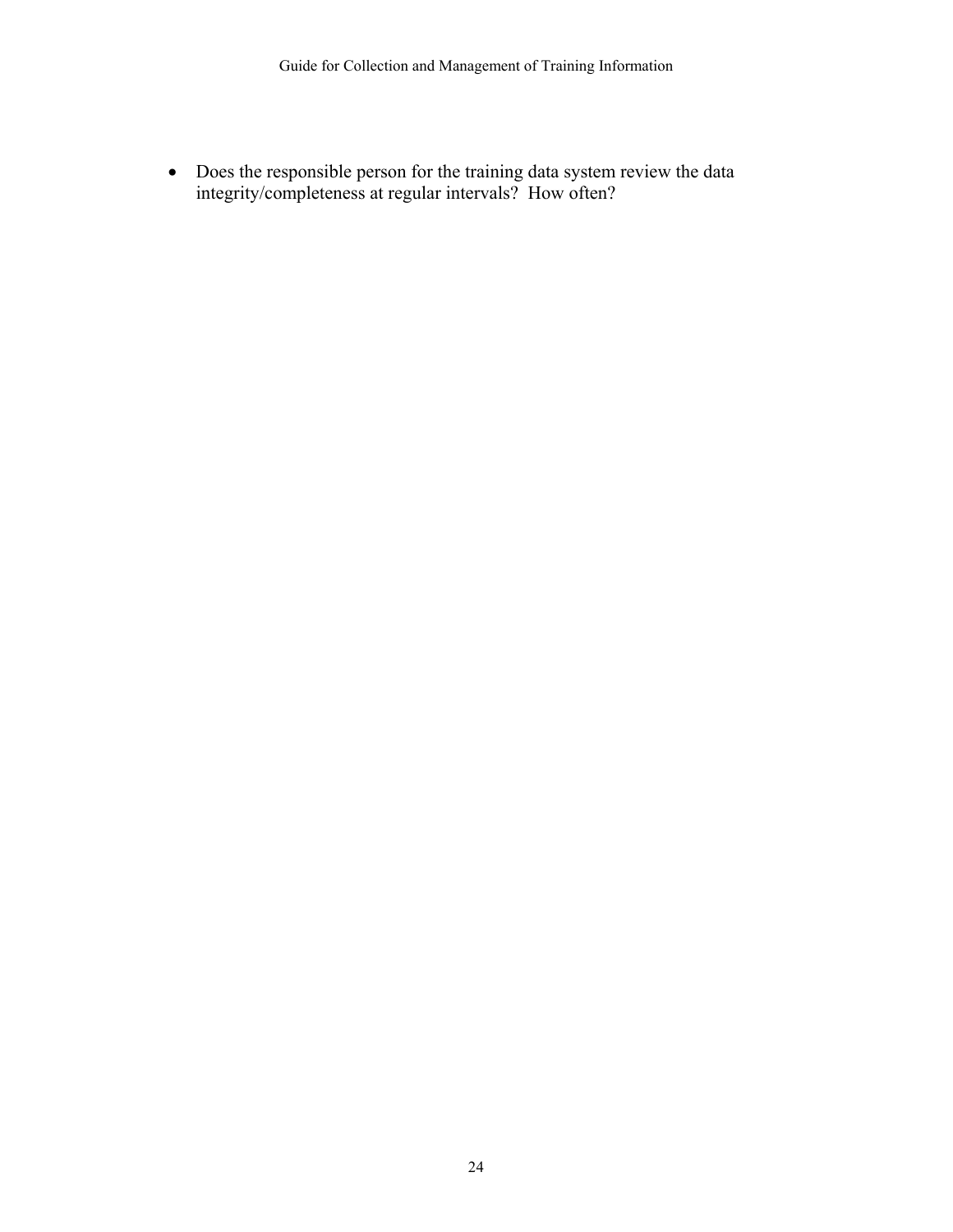#### **Appendix D: Sample List of Training Measurement Tools**

A complete and useful Learning Management System (LMS) requires determining an agency's evaluation approach and identifying meaningful measures for its customers, organization, and employees. The results of these measurements/evaluations should be included in the LMS to help agencies respond to oversight requests like those listed in Appendix A, Legal and Regulatory Checklist.

To determine the most useful measurement tools and evaluation strategies, the agency should work with key managers to understand their internal information requirements. What do they see as the most significant needs? Where would they like to see the emphasis? What are their expectations in 1 year, 3 years, and beyond? Once the needs are understood, the agency may use a combination of the following tools to conduct an evaluation and gather the data needed:

- Interviews or baseline assessments. These establish a starting point and may include:
	- Mechanical aptitude tests;
	- Rejection rates;
	- 360 degree feedback sessions; and
	- Career development assessments and feedback tools.
- Evaluation of training. This identifies skills and competency gaps and may include:
	- Performance appraisal reports;
	- Balanced scorecard;
	- Performance metrics; and
	- Kirkpatrick 4 level evaluation model.
		- Reaction what the trainee thought and felt about the training
		- Learning the resulting increase in knowledge or capability
		- Behavior extent of behavior and capability improvement and implementation/application
		- Results the effects on the business or environment resulting from the trainee's performance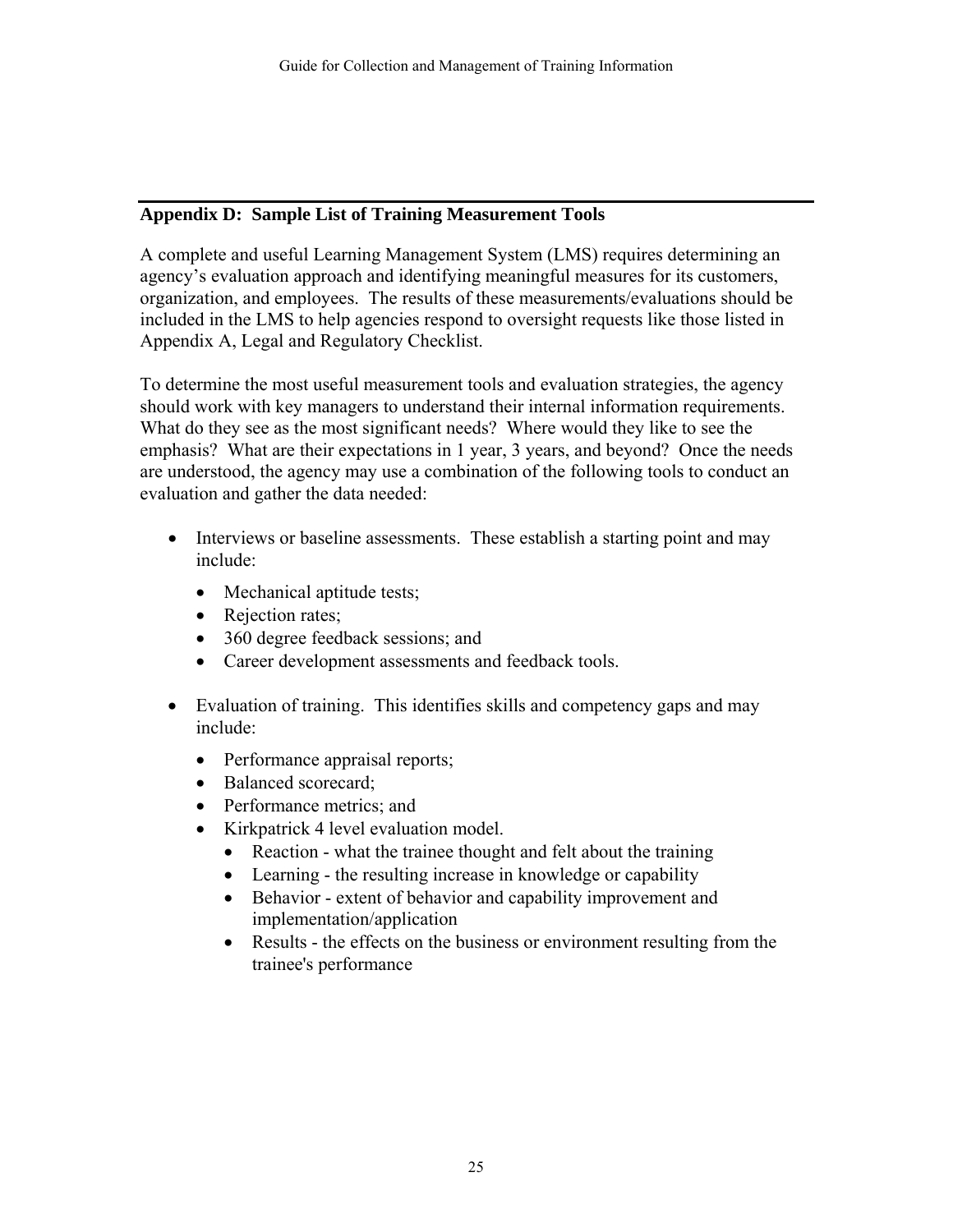- General measures to help management understand how training has helped the organization. This may include:
	- Time to proficiency (how much quicker an individual performs at a competent level because of training);
	- Improvement of decision-making capability; and
	- Overall understanding of the organization (orientation measure).
- Questions to continually ask:
	- What business results should training support (cost cutting, operational efficiencies, process improvements);
	- What competencies (i.e., knowledge, skills, and abilities) should be improved upon; and
	- How can you determine if the training met customer and senior managers' expectations?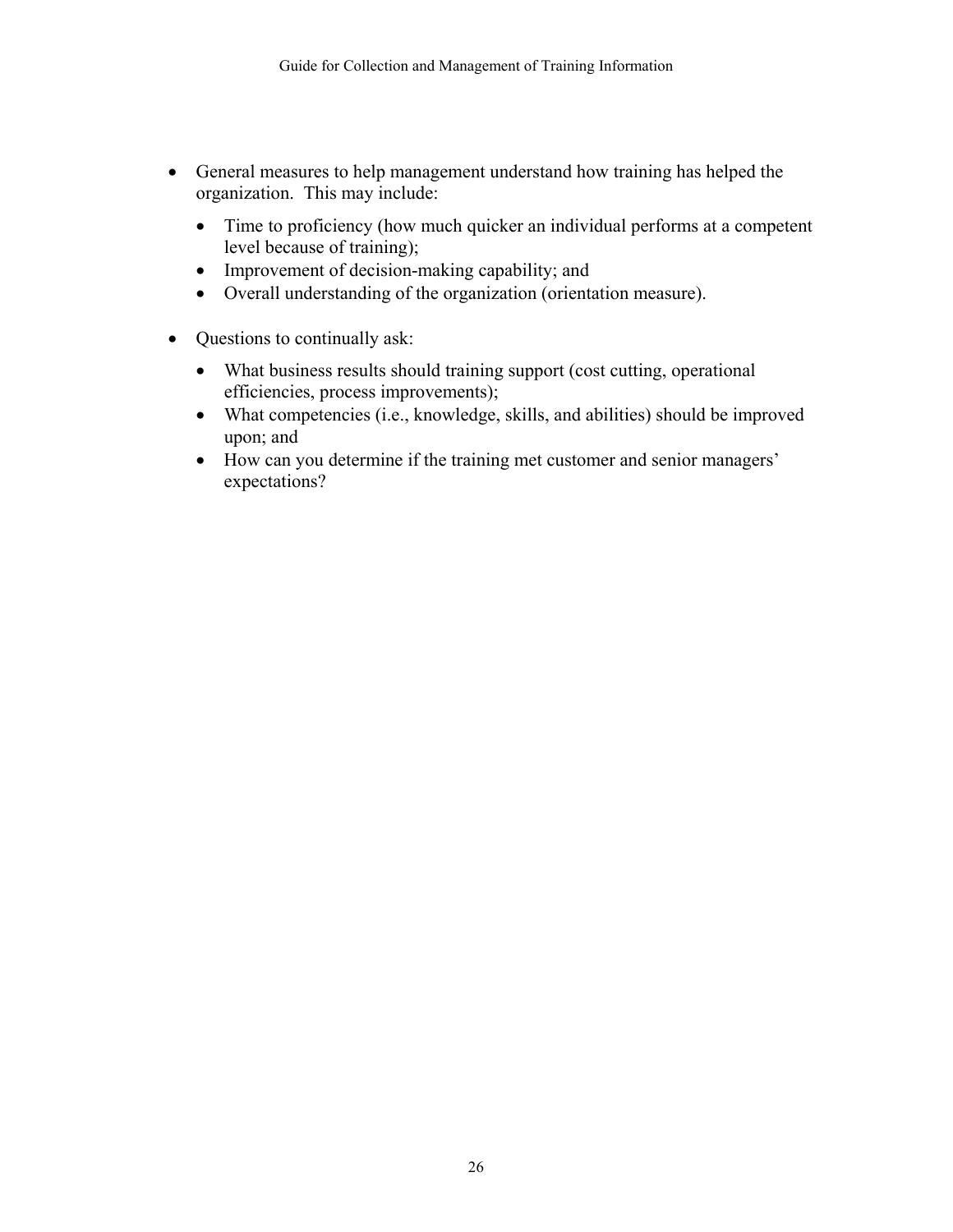#### **Appendix E: Oversight Questions to Consider**

In recent years, a number of external entities (such as the Government Accountability Office (GAO) and Congress) have required agencies to provide training information detailing:

- How much training takes place;
- How well training meets or assists the agency in meeting its goals and objectives; and
- How well agencies are monitoring use of training resources.

Implementing systems and controls to collect the type of data requested in these oversight questions not only strengthen the agency training program but also support the business case for investment in training.

Examples of data requests from external entities are listed below.

#### **A. Design**

- How does the agency identify the skills (or competencies) needed by its employees to successfully perform the agency's mission and strategic goals?
- How does the agency measure the extent to which its employees have the skills (or competencies) identified as necessary for performing its mission and strategic goals?
- How does the agency plan to use training to address any gaps between needed and existing levels of employees' skills (or competencies)?
- What priorities, if any, has the agency established for training its employees and why?
- What criteria does the agency use in deciding whether to use internal versus external sources of training?

#### **B. Implementation**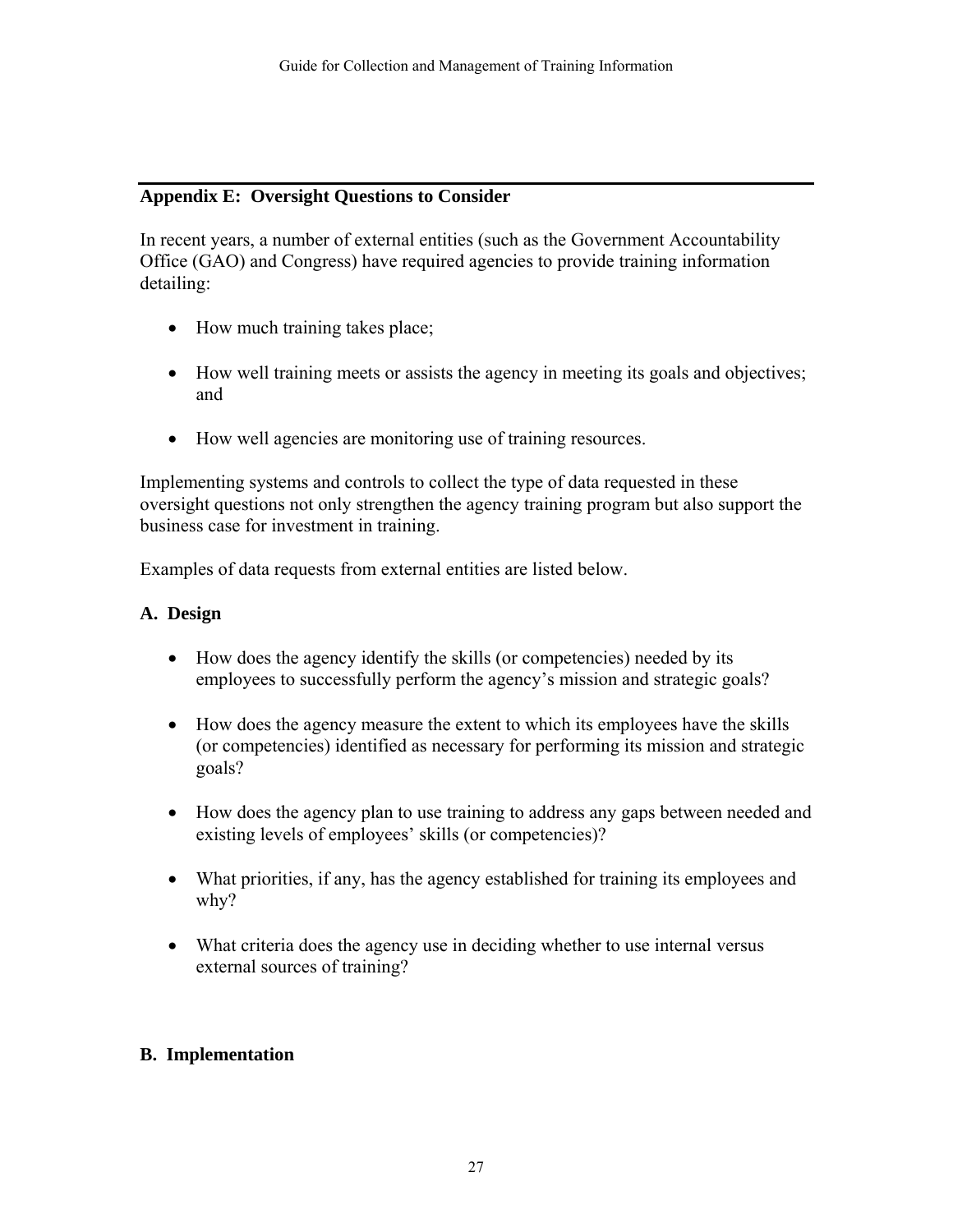- Does the agency have curriculum for developing employees' skills? How was the curriculum determined?
- Does the agency require that staff meet certain training requirements, such as completing training on specific topics or completing a specified number of hours?
- How does the agency develop such requirements?
- How does the agency ensure sufficient training slots are available to meet employees' needs regarding the skills (or competencies) identified as necessary for performance of the agency's mission and strategic goals?
- How does the agency determine its training budget?
- From what sources does the agency fund its training program?
- How does the agency determine the cost of providing training to its employees?
- What cost components (e.g., design, facilities and materials, participant time away from work, travel, and contractor fees) are included?

#### C. E**mployee training activities**

- Is the agency's employee training budget adequate to execute its mission and meet its performance goals?
- Could the agency make effective use of additional training resources? If so, how?
- Describe how the agency's training activities relate to the planning and performance requirements of the Government Performance and Results Act.
- Include evaluations and measures of the effectiveness of training, the effect to which training is targeted to skills (or competencies) needed to improve the performance of the individual and the agency, and if training is meeting shortand long-range program goals by occupation, organization, or other appropriate groups.
- Provide the agency's overall employee training strategy.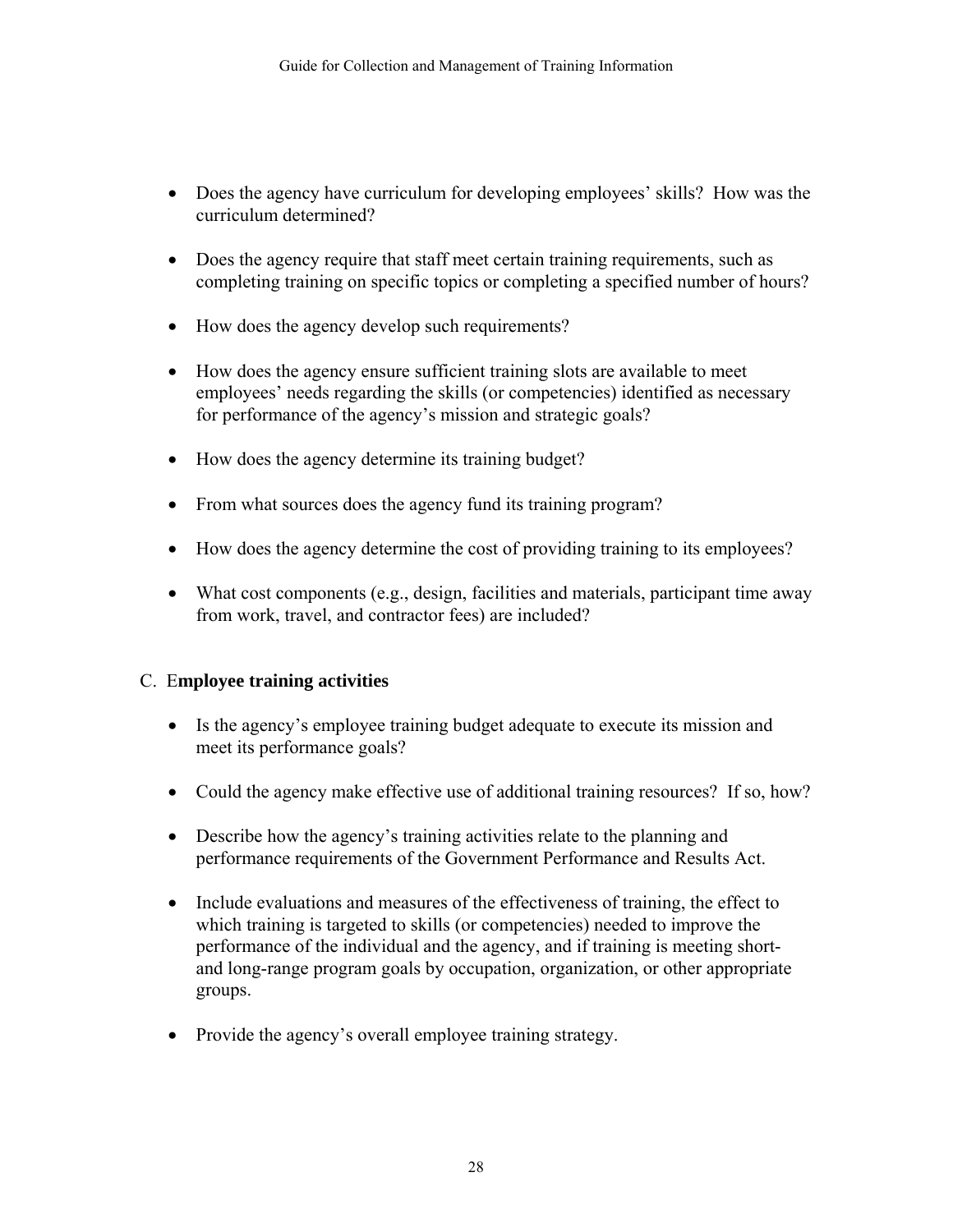- List the total number of employees in the agency and their occupations.
- List the number of employees at the agency and their occupations who received training in Fiscal Year (FY) XXXX and FY XXXX and their percentage of the agency's total workforce.

## **D. Evaluation**

- Who or what office within the agency is accountable for evaluating the agency's training programs?
- How does the agency track the specific training completed by individual employees, particularly related to any training curricula or requirements?
- How does the agency measure the extent to which its training programs contribute to increased employee skills (or competencies) and improved performance of agency mission and strategic goals?

## **E. Agency's budget activities**

- The agency's preliminary budget request to OMB and the final request to Con gress for employee training for fiscal years XXXX-XXXX: in both cases, ind icate the percentage of the agency's budget this represents.
- The agency's actual appropriation for employee training for fiscal years XXXX-XXXX: indicate the percentage of the agency's budget this represents.
- The agency's forecasted budget request for employee training for fiscal years XXXX and XXXX: indicate the percentage of the agency's budget this represents.
- Is the employee training request a separate line item in the budget or is it included in another account? If it is included in another account, please identify which one.
- List the above expenses for employee training, where appropriate, by the various offices and bureaus of the agency, and by travel, tuition, fees, and other necessary exp enses, where appropriate and possible.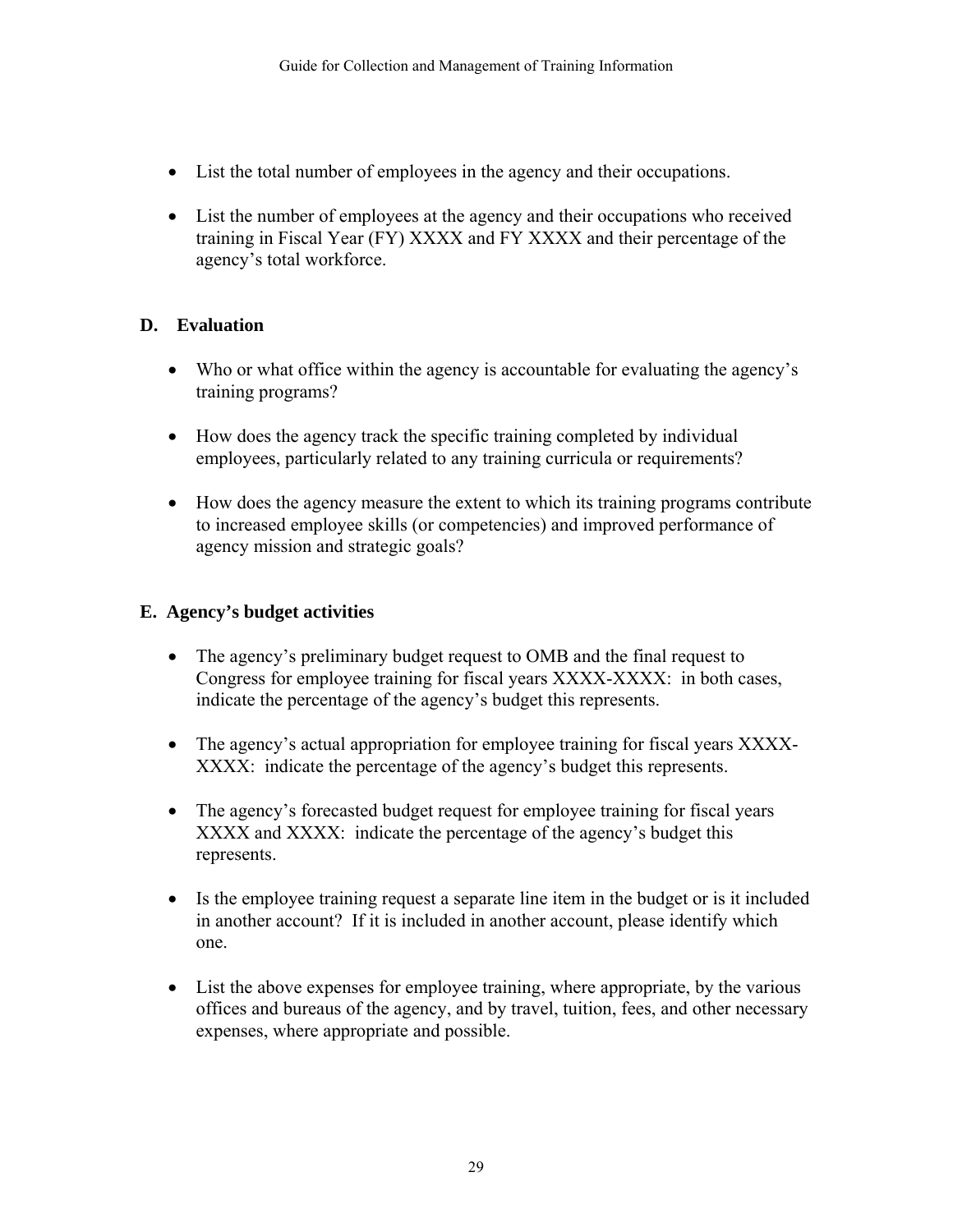- List the training and orientation activities for Presidential appointees.
- Identify all memoranda of understanding with other agencies, regarding training in crosscutting areas.
- Identify all contractors used to implement training activities and the nature of those training activities. Please consider colleges and universities as contractors for these purposes.

#### **F. General workforce development questions**

- Some employees are hired with the necessary core skills (or competencies) to perform their jobs. What percentage of the agency workforce fits this description? Please explain.
- What percentage of the workforce develops part or all of the core skills necessary for their positions at the agency? Please explain.
- What percentage of the workforce requires training to maintain and enhance their core skills? Please explain.
- Is the agency initiating any new employee training activities for its current programs? If so, please list and describe them.
- Is the agency initiating any new employee training activities for its new programs, if any? If so, please list and describe them.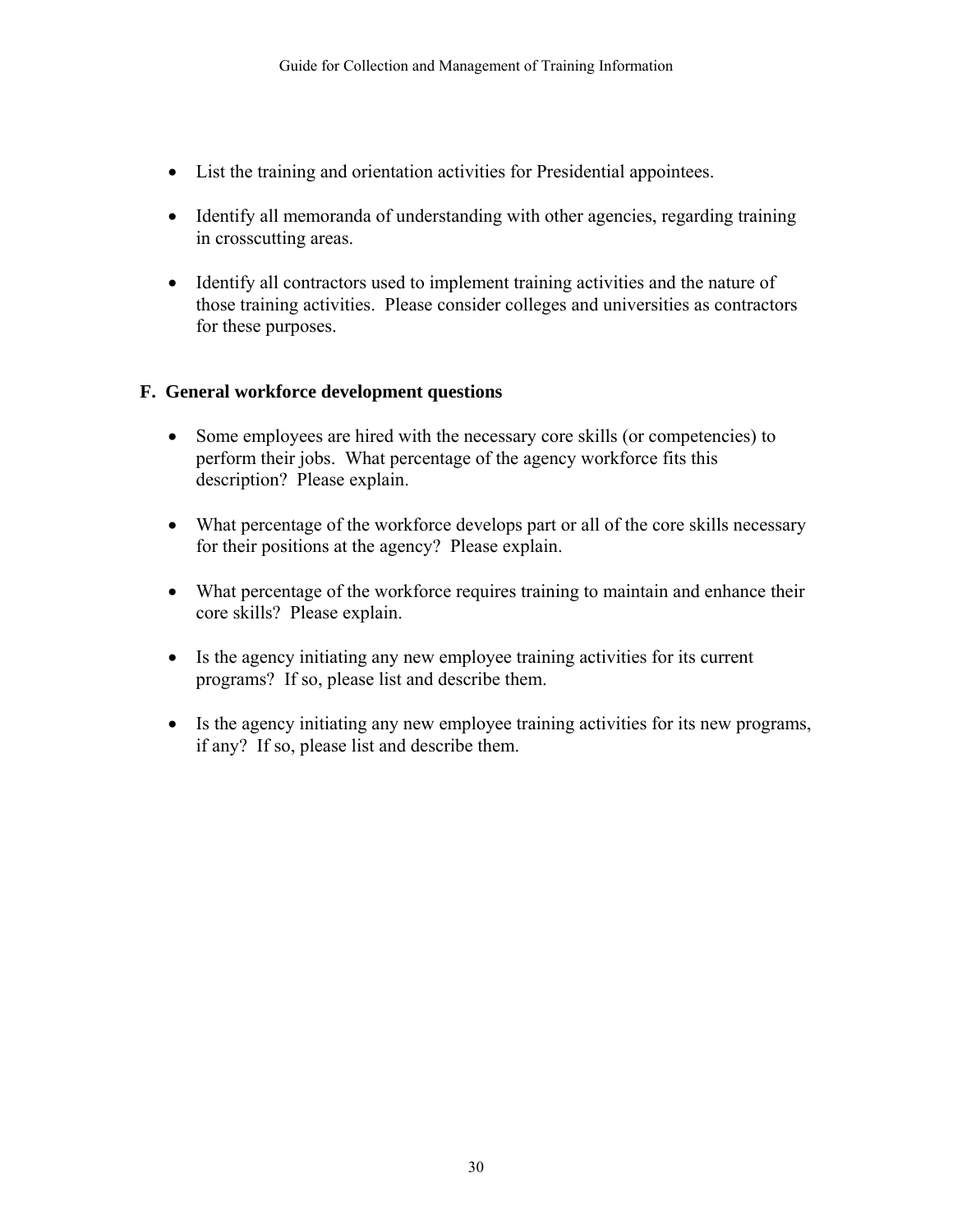#### **Appendix F: Frequently Asked Questions**

#### **1. Are agencies required to collect training data?**

Yes. Section 4118 of title 5, United States Code (5 U.S.C. 4118), authorizes OPM to "prescribe regulations… for the maintenance of necessary information concerning the general conduct of the training activities of each agency, and such other information as is necessary to enable the President and Congress to discharge effectively their respective duties and responsibilities." These regulations are in part 410 of title 5, Code of Federal Regulation

#### **2. What are the training data elements required to be collected by agencies?**

Section III of this Guide, Common Data Elements, Definitions, and Reference Codes, lists the core data elements that are required. Additional information about the data elements can be found in Table 3-I of the *Guide to Personnel Recordkeeping*, (www.opm.gov/feddata/persdoc.asp) and in Chapter 4 and Appendix A of the *Guide to Human Resources Reporting*, (www.opm.gov/feddata/guidance.asp).

#### **3. Is there a requirement to report training information to OPM?**

Yes, 5 U.S.C. 4115, 5 U.S.C. 4118, and newly published 5 CFR 410.701 (Vol.71.No.95, Wednesday, May 17, 2006), authorize OPM to require agencies to report information concerning training programs and plans.

#### **4. Must training data be in an electronic information system?**

Yes. Agencies are required to have the capability of providing training information electronically to OPM and oversight agencies as specified in 5 U.S.C, Chapter 41,5 CFR 410 and newly published 5 CFR 410.701 (Vol.71.No.95, Wednesday, May 17, 2006). It is important for the electronic system to have inter-operability capabilities to obtain the data available from other agency information systems, (e.g., financial systems and/or personnel/payroll systems). Interoperability capability enhances data collection methods and the depth of training information systems for compliance with reporting requirements.

#### **5. What options does an agency have to establish an electronic information system?**

Agencies may develop and establish their own in-house system or they may procure a Learning Management System from an approved service provider. In either case, agencies should ensure their business case includes a linkage between strategic goals and objectives and the resources needed to achieve them.